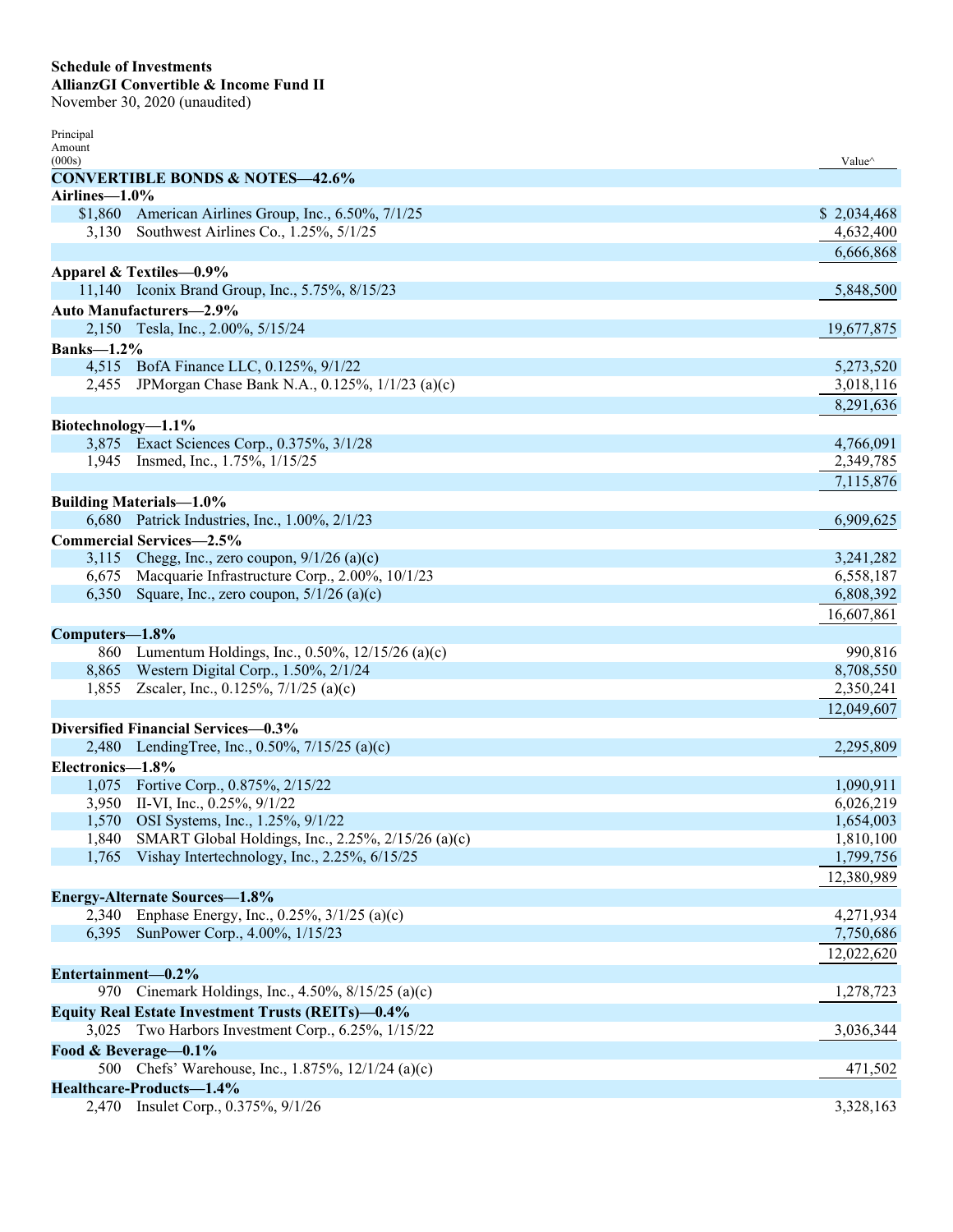|  | 1,725 NanoString Technologies, Inc., 2.625\%, $3/1/25$ (a)(c) | 2,242,878 |
|--|---------------------------------------------------------------|-----------|
|  | 1,490 Natera, Inc., 2.25%, $5/1/27$ (a)(c)                    | 3,617,482 |
|  |                                                               | 9,188,523 |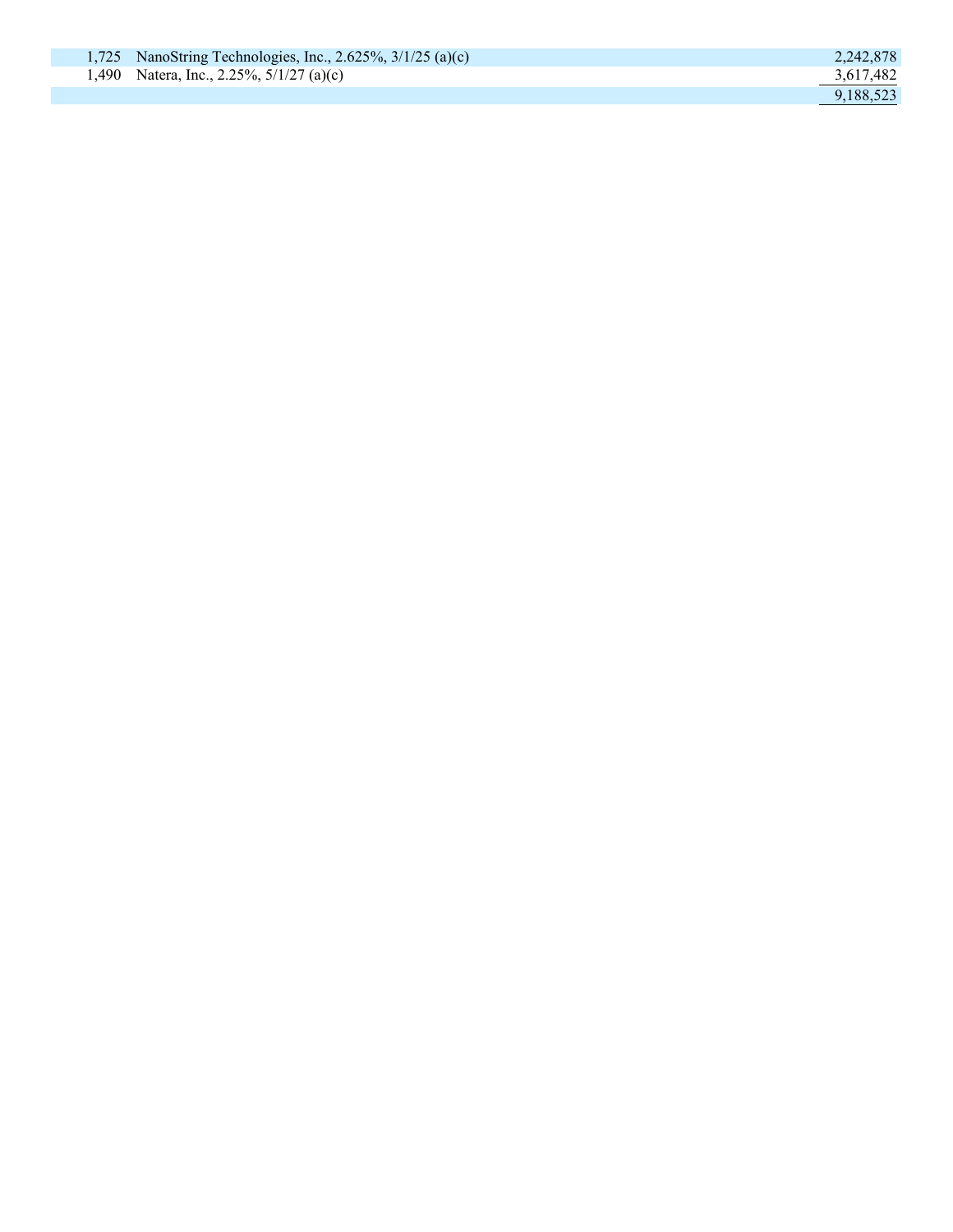| Healthcare-Services-0.5%                                                  |              |
|---------------------------------------------------------------------------|--------------|
| 2,670 Teladoc Health, Inc., 1.25%, 6/1/27 (a)(c)                          | 3,163,626    |
| Home Builders-0.2%                                                        |              |
| 1,305 Winnebago Industries, Inc., 1.50%, 4/1/25                           | 1,438,957    |
| Insurance-1.2%                                                            |              |
| 6,005 MGIC Investment Corp., 9.00%, 4/1/63 (a)(c)                         | 7,926,600    |
| Internet-4.7%                                                             |              |
| 1,185 Booking Holdings, Inc., 0.75%, 5/1/25 (a)(c)                        | 1,657,815    |
| 1,960 Etsy, Inc., 0.125%, $9/1/27$ (a)(c)                                 | 2,309,897    |
| 1,625 Match Group Financeco 2, Inc., 0.875%, 6/15/26 (a)(c)               | 2,778,534    |
| 1,290 Match Group Financeco 3, Inc., 2.00%, 1/15/30 (a)(c)                | 2,339,057    |
| 2,350 Pinduoduo, Inc., zero coupon, 12/1/25                               | 2,508,637    |
| 3,595 Snap, Inc., 0.75%, 8/1/26                                           | 7,410,282    |
| 1,750 Twitter, Inc., 0.25%, 6/15/24                                       | 1,975,794    |
| 5,730 Wayfair, Inc., 0.625%, 10/1/25 (a)(c)                               | 5,607,295    |
| 2,590 Zendesk, Inc., 0.625%, 6/15/25 (a)(c)                               | 3,626,108    |
| 1,160 Zillow Group, Inc., 1.50%, 7/1/23                                   | 1,719,745    |
|                                                                           | 31,933,164   |
| <b>Investment Companies-1.1%</b>                                          |              |
| 7,205 Prospect Capital Corp., 6.375%, 3/1/25                              | 7,258,429    |
| Leisure-1.3%                                                              |              |
| NCL Corp., Ltd. $(a)(c)$ ,                                                |              |
| 2,650 5.375%, 8/1/25                                                      | 4,087,625    |
| 695 6.00%, 5/15/24                                                        | 1,338,570    |
| Royal Caribbean Cruises Ltd. (a)(c),                                      |              |
| 1,350 2.875%, 11/15/23                                                    | 1,670,625    |
| 1,290 4.25%, 6/15/23                                                      | 1,778,910    |
|                                                                           | 8,875,730    |
| Machinery-Diversified-0.5%                                                |              |
| 1,835 Chart Industries, Inc., 1.00%, 11/15/24 (a)(c)                      | 3,430,303    |
| $Media-1.1%$                                                              |              |
| 1,280 DISH Network Corp., 3.375%, 8/15/26                                 |              |
| Liberty Media Corp.,                                                      | 1,279,232    |
| 1,775 1.375%, 10/15/23                                                    | 2,201,085    |
| 3,660 2.75%, $12/1/49$ (a)(c)                                             | 3,850,320    |
|                                                                           | 7,330,637    |
|                                                                           |              |
| Oil, Gas & Consumable Fuels-1.6%<br>5,415 EQT Corp., 1.75%, 5/1/26 (a)(c) | 6,982,101    |
| 3,270 Pioneer Natural Resources Co., 0.25%, 5/15/25 (a)(c)                | 3,965,450    |
|                                                                           |              |
|                                                                           | 10,947,551   |
| Pharmaceuticals-0.4%                                                      |              |
| 2,640 DexCom, Inc., 0.25%, 11/15/25 (a)(c)                                | 2,558,585    |
| Pipelines- $2.1\%$                                                        |              |
| 18,700 Cheniere Energy, Inc., 4.25%, 3/15/45                              | 14, 177, 199 |
| Retail-0.7%                                                               |              |
| 2,365 Burlington Stores, Inc., 2.25%, 4/15/25 (a)(c)                      | 2,934,996    |
| 2,155 Guess?, Inc., 2.00%, 4/15/24                                        | 2,079,575    |
|                                                                           | 5,014,571    |
| Semiconductors-1.5%                                                       |              |
| 1,640 Cree, Inc., 1.75%, $5/1/26$ (a)(c)                                  | 3,321,856    |
| 1,985 Inphi Corp., 0.75%, 4/15/25 (a)(c)                                  | 2,718,084    |
| 1,715 ON Semiconductor Corp., 1.625%, 10/15/23                            | 2,659,123    |
| 965 Synaptics, Inc., 0.50%, 6/15/22                                       | 1,179,712    |
|                                                                           | 9,878,775    |
| Software-5.6%                                                             |              |
| 2,150 Akamai Technologies, Inc., 0.125%, 5/1/25                           | 2,650,058    |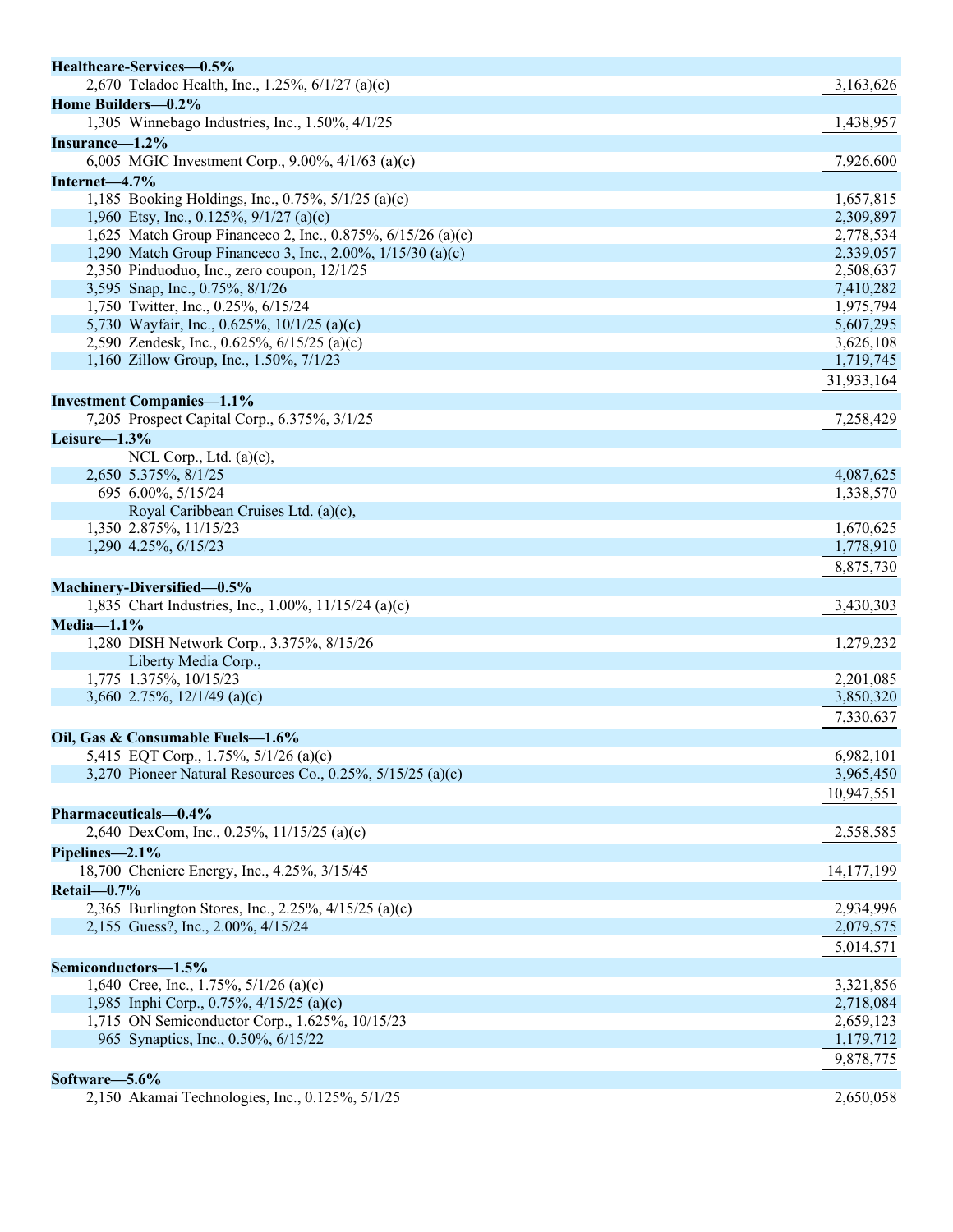| 2,035 Bill.com Holdings, Inc., zero coupon, $12/1/25$ (a)(c) | 2,170,912 |
|--------------------------------------------------------------|-----------|
| 2,580 Coupa Software, Inc., 0.375%, 6/15/26 (a)(c)           | 3,425,838 |
| 1,515 Datadog, Inc., 0.125%, $6/15/25$ (a)(c)                | 1,988,438 |
| 2,545 Envestnet, Inc., 0.75%, 8/15/25 (a)(c)                 | 2,634,459 |
| 860 Evolent Health, Inc., 1.50%, 10/15/25                    | 743,165   |
| 1,840 i3 Verticals LLC, 1.00%, $2/15/25$ (a)(c)              | 1,741,028 |
| 2,150 j2 Global, Inc., 1.75%, $11/1/26$ (a)(c)               | 2,125,812 |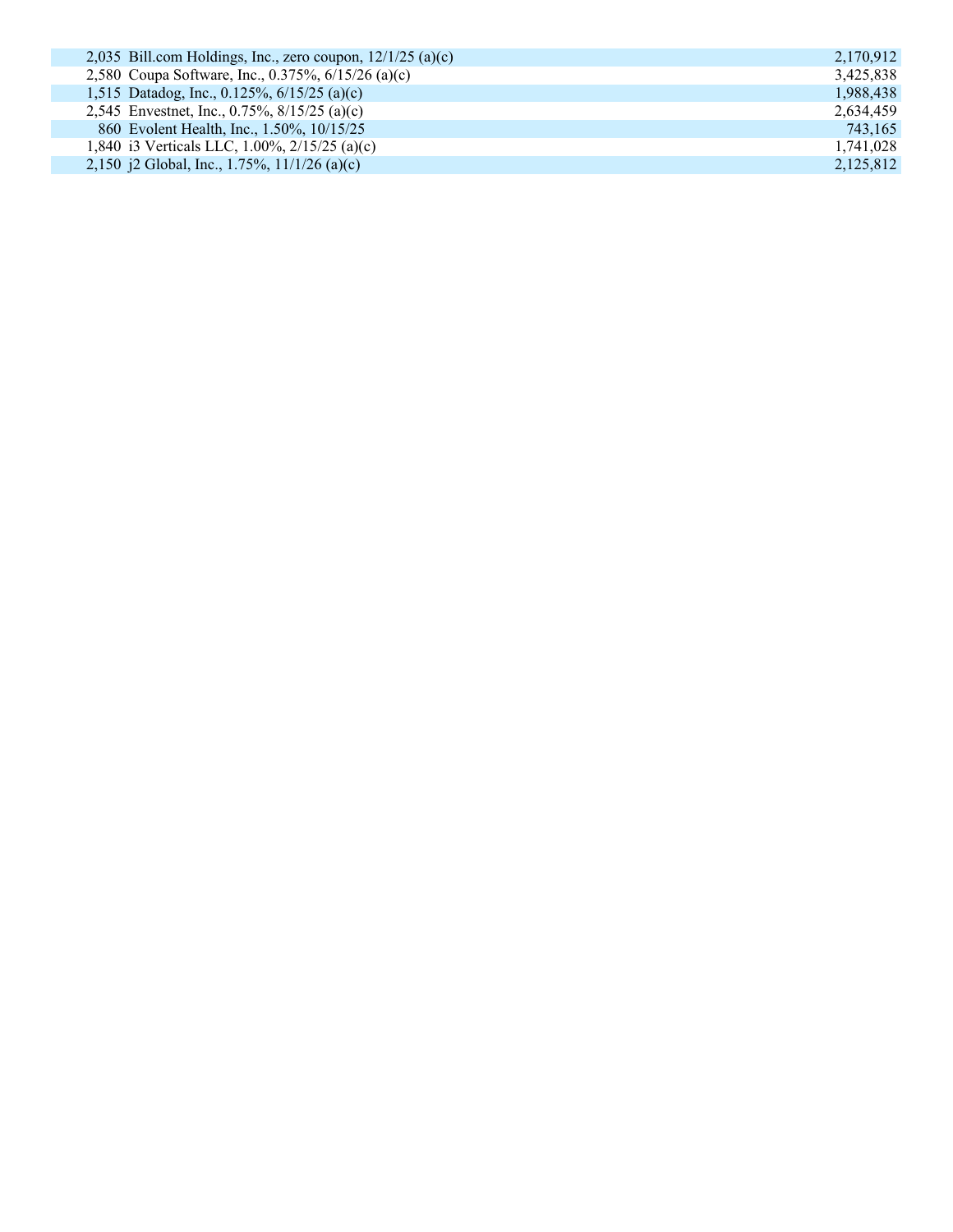| 1,075 Pegasystems, Inc., 0.75%, 3/1/25 (a)(c)                                                         | 1,277,192              |
|-------------------------------------------------------------------------------------------------------|------------------------|
| 2,775 Pluralsight, Inc., 0.375%, 3/1/24                                                               | 2,521,903              |
| 5,320 RingCentral, Inc., zero coupon, $3/1/25$ (a)(c)                                                 | 6,011,808              |
| 465 Sea Ltd., 2.375%, 12/1/25 (a)(c)                                                                  | 989,141                |
| 65 ServiceNow, Inc., zero coupon, 6/1/22                                                              | 256,758                |
| 4,550 Splunk, Inc., 1.125%, 6/15/27 (a)(c)                                                            | 5,146,638              |
| 2,300 Workday, Inc., 0.25%, 10/1/22                                                                   | 3,684,115              |
|                                                                                                       | 37, 367, 265           |
| Telecommunications-1.3%                                                                               |                        |
| 5,985 Infinera Corp., 2.125%, 9/1/24                                                                  | 6,590,287              |
| 1,920 Vonage Holdings Corp., 1.75%, 6/1/24                                                            | 2,059,200              |
|                                                                                                       | 8,649,487              |
| Transportation-0.4%                                                                                   |                        |
| 3,555 Teekay Corp., 5.00%, 1/15/23                                                                    | 2,990,289              |
| Total Convertible Bonds & Notes (cost-\$236,257,078)                                                  | 286,783,526            |
| <b>CORPORATE BONDS &amp; NOTES-31.6%</b>                                                              |                        |
| Advertising-0.1%                                                                                      |                        |
| 715 National CineMedia LLC, 5.875%, 4/15/28 (a)(c)                                                    | 562,169                |
| Aerospace & Defense-1.1%                                                                              |                        |
| TransDigm, Inc.,                                                                                      |                        |
| 1,735 5.50%, 11/15/27                                                                                 | 1,793,122              |
| 4,290 6.50%, 5/15/25                                                                                  | 4,394,569              |
| Triumph Group, Inc. $(a)(c)$ ,                                                                        |                        |
| 640 6.25%, 9/15/24                                                                                    | 622,067                |
| 640 8.875%, 6/1/24                                                                                    | 706,800                |
|                                                                                                       | 7,516,558              |
|                                                                                                       |                        |
| Airlines-0.4%                                                                                         |                        |
| 1,125 American Airlines, Inc., 11.75%, 7/15/25 (a)(c)<br>1,495 Delta Air Lines, Inc., 7.375%, 1/15/26 | 1,245,938<br>1,682,410 |
|                                                                                                       |                        |
|                                                                                                       | 2,928,348              |
| <b>Auto Components-1.5%</b>                                                                           |                        |
| 2,270 Adient U.S. LLC, 7.00%, 5/15/26 (a)(c)                                                          | 2,466,661              |
| 2,195 American Axle & Manufacturing, Inc., 6.25%, 4/1/25                                              | 2,277,313              |
| 2,325 Clarios Global L.P., 8.50%, 5/15/27 (a)(c)                                                      | 2,506,118              |
| 1,770 Goodyear Tire & Rubber Co., 5.00%, 5/31/26                                                      | 1,808,391              |
| 940 Tenneco, Inc., 7.875%, 1/15/29 (a)(c)(d)                                                          | 1,038,700              |
|                                                                                                       | 10,097,183             |
| Auto Manufacturers-1.8%                                                                               |                        |
| 1,155 Allison Transmission, Inc., 3.75%, 1/30/31 (a)(c)                                               | 1,166,550              |
| Ford Motor Co.,                                                                                       |                        |
| 1,970 9.00%, 4/22/25                                                                                  | 2,396,535              |
| 1,705 9.625%, 4/22/30                                                                                 | 2,376,250              |
| Ford Motor Credit Co. LLC,                                                                            |                        |
| 575 4.00%, 11/13/30<br>570 5.125%, 6/16/25                                                            | 582,188<br>616,141     |
| 1,415 Navistar International Corp., 6.625%, 11/1/25 (a)(c)                                            | 1,482,849              |
| 3,285 Tesla, Inc., 5.30%, 8/15/25 (a)(c)                                                              | 3,423,627              |
|                                                                                                       |                        |
|                                                                                                       | 12,044,140             |
| Chemicals-0.5%                                                                                        |                        |
| 3,550 Tronox, Inc., 6.50%, 4/15/26 (a)(c)                                                             | 3,691,929              |
| <b>Commercial Services-1.0%</b>                                                                       |                        |
| 1,740 Avis Budget Car Rental LLC, 5.75%, 7/15/27 (a)(c)                                               | 1,745,351              |
| 5,974 Cenveo Corp., 6.00%, 5/15/24 (a)(c)(e)(f)(h)                                                    | 109,503                |
| 1,665 Herc Holdings, Inc., 5.50%, 7/15/27 (a)(c)                                                      | 1,757,616              |
| 1,085 Laureate Education, Inc., 8.25%, $5/1/25$ (a)(c)                                                | 1,152,134              |
| 1,830 United Rentals North America, Inc., 5.25%, 1/15/30                                              | 2,048,456              |
|                                                                                                       | 6,813,060              |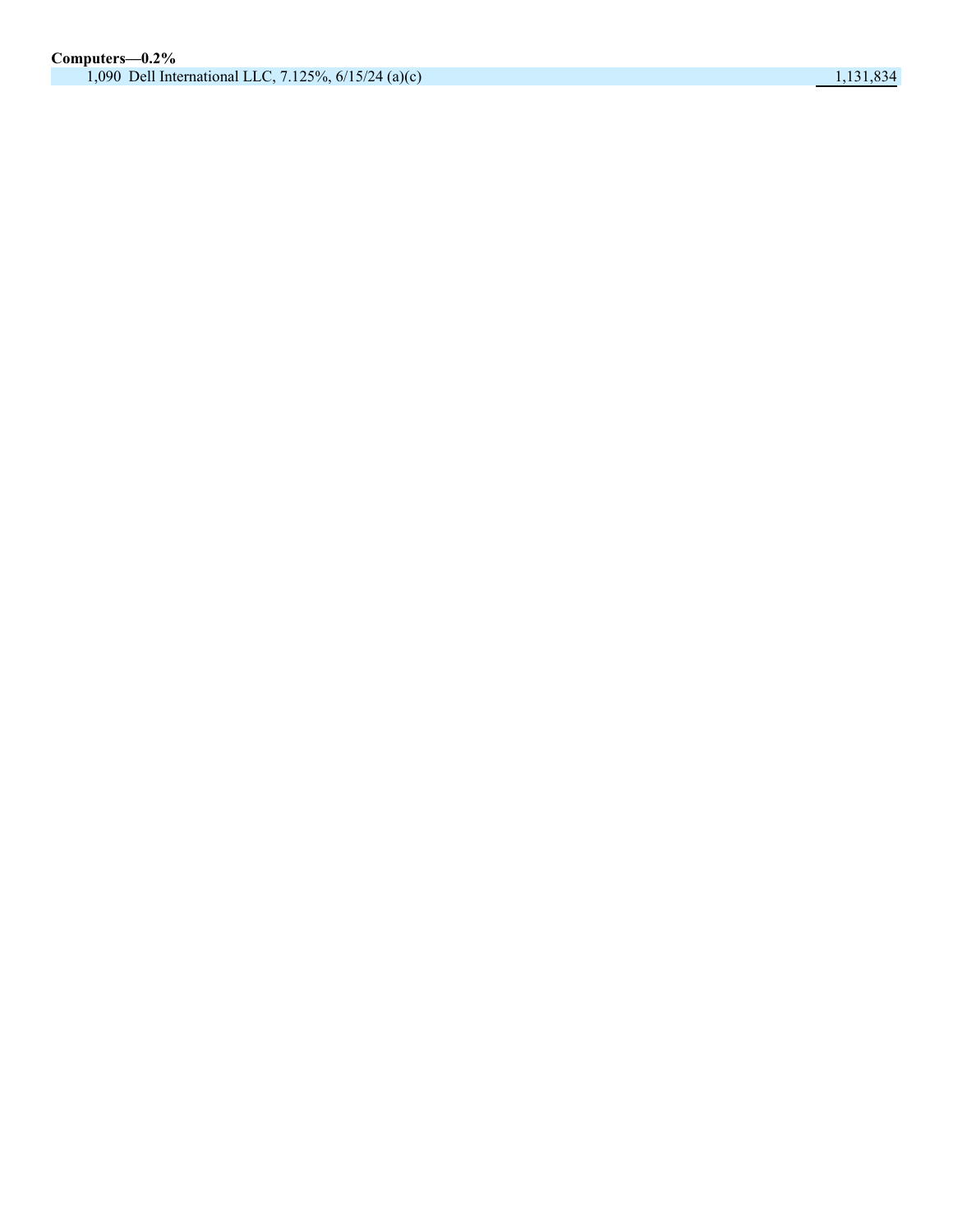| Containers & Packaging-0.6%                                                    |            |
|--------------------------------------------------------------------------------|------------|
| 1,685 Berry Global, Inc., 5.625%, 7/15/27 (a)(c)                               | 1,797,684  |
| 2,315 Owens-Brockway Glass Container, Inc., 6.625%, 5/13/27 (a)(c)             | 2,510,328  |
|                                                                                | 4,308,012  |
| Distribution/Wholesale-0.8%                                                    |            |
| 3,110 H&E Equipment Services, Inc., 5.625%, 9/1/25                             | 3,254,771  |
| 2,230 Performance Food Group, Inc., 5.50%, 10/15/27 (a)(c)                     | 2,376,243  |
|                                                                                | 5,631,014  |
| Diversified Financial Services-3.1%                                            |            |
| 16,119 CCF Holdings LLC, 10.75%, 12/15/23, PIK 10.75%, (a)(c)(f)(h)            | 4,136,080  |
| 6,000 Community Choice Financial Issuer LLC, 9.00%, 6/15/23 (cost-\$6,000,000; |            |
| purchased $9/6/18$ (a)(c)(f)(h)(j)                                             | 6,000,000  |
| 1,080 Nationstar Mortgage Holdings, Inc., 5.50%, 8/15/28 (a)(c)                | 1,126,575  |
| Navient Corp.,                                                                 |            |
| 1,880 5.00%, 3/15/27                                                           | 1,873,194  |
| 1,815 6.75%, 6/15/26                                                           | 1,949,991  |
| OneMain Finance Corp.,                                                         |            |
| 955 6.625%, 1/15/28                                                            | 1,108,994  |
| 3,865 8.25%, 10/1/23                                                           | 4,391,200  |
|                                                                                | 20,586,034 |
| Electrical Equipment-0.5%                                                      |            |
| 2,085 Energizer Holdings, Inc., 7.75%, 1/15/27 (a)(c)                          | 2,276,560  |
| 805 WESCO Distribution, Inc., 7.25%, 6/15/28 (a)(c)                            | 905,500    |
|                                                                                | 3,182,060  |
| Entertainment-1.6%                                                             |            |
| 3,810 AMC Entertainment Holdings, Inc., 6.125%, 5/15/27                        | 666,750    |
| 1,600 Caesars Entertainment, Inc., 6.25%, $7/1/25$ (a)(c)                      | 1,708,392  |
| 2,260 International Game Technology PLC, 6.25%, 1/15/27 (a)(c)                 | 2,519,053  |
| 2,830 Lions Gate Capital Holdings LLC, 6.375%, 2/1/24 (a)(c)                   | 2,916,952  |
| 1,610 Scientific Games International, Inc., 8.25%, $3/15/26$ (a)(c)            | 1,729,631  |
| 1,110 Stars Group Holdings BV, 7.00%, 7/15/26 (a)(c)                           | 1,175,906  |
|                                                                                | 10,716,684 |
| Food & Beverage-0.5%                                                           |            |
| 385 Albertsons Cos., Inc., 7.50%, 3/15/26 (a)(c)                               | 432,884    |
| 1,325 Kraft Heinz Foods Co., 6.50%, 2/9/40                                     | 1,757,406  |
| 1,310 U.S. Foods, Inc., 6.25%, 4/15/25 (a)(c)                                  | 1,394,993  |
|                                                                                | 3,585,283  |
| Healthcare-Services-0.7%                                                       |            |
| 1,130 Centene Corp., 5.375%, $6/1/26$ (a)(c)                                   | 1,189,325  |
| 1,275 Select Medical Corp., 6.25%, 8/15/26 (a)(c)                              | 1,363,026  |
| 2,215 Tenet Healthcare Corp., $6.25\%$ , $2/1/27$ (a)(c)                       | 2,323,302  |
|                                                                                | 4,875,653  |
| Home Builders-0.2%                                                             |            |
| 1,145 Picasso Finance Sub, Inc., 6.125%, 6/15/25 (a)(c)                        | 1,227,165  |
| Internet-0.7%                                                                  |            |
| 1,700 Go Daddy Operating Co. LLC, 5.25%, 12/1/27 (a)(c)                        | 1,792,437  |
| 1,335 Netflix, Inc., 5.375%, 11/15/29 (a)(c)                                   | 1,595,726  |
| Uber Technologies, Inc. $(a)(c)$ ,                                             |            |
| 675 7.50%, 9/15/27                                                             | 737,438    |
| 675 8.00%, 11/1/26                                                             | 728,578    |
|                                                                                | 4,854,179  |
| Iron/Steel-0.4%                                                                |            |
| 1,695 Cleveland-Cliffs, Inc., 5.875%, 6/1/27                                   | 1,692,881  |
| 1,330 United States Steel Corp., 6.875%, 8/15/25                               | 1,239,394  |
|                                                                                | 2,932,275  |
|                                                                                |            |
| Leisure-0.2%                                                                   |            |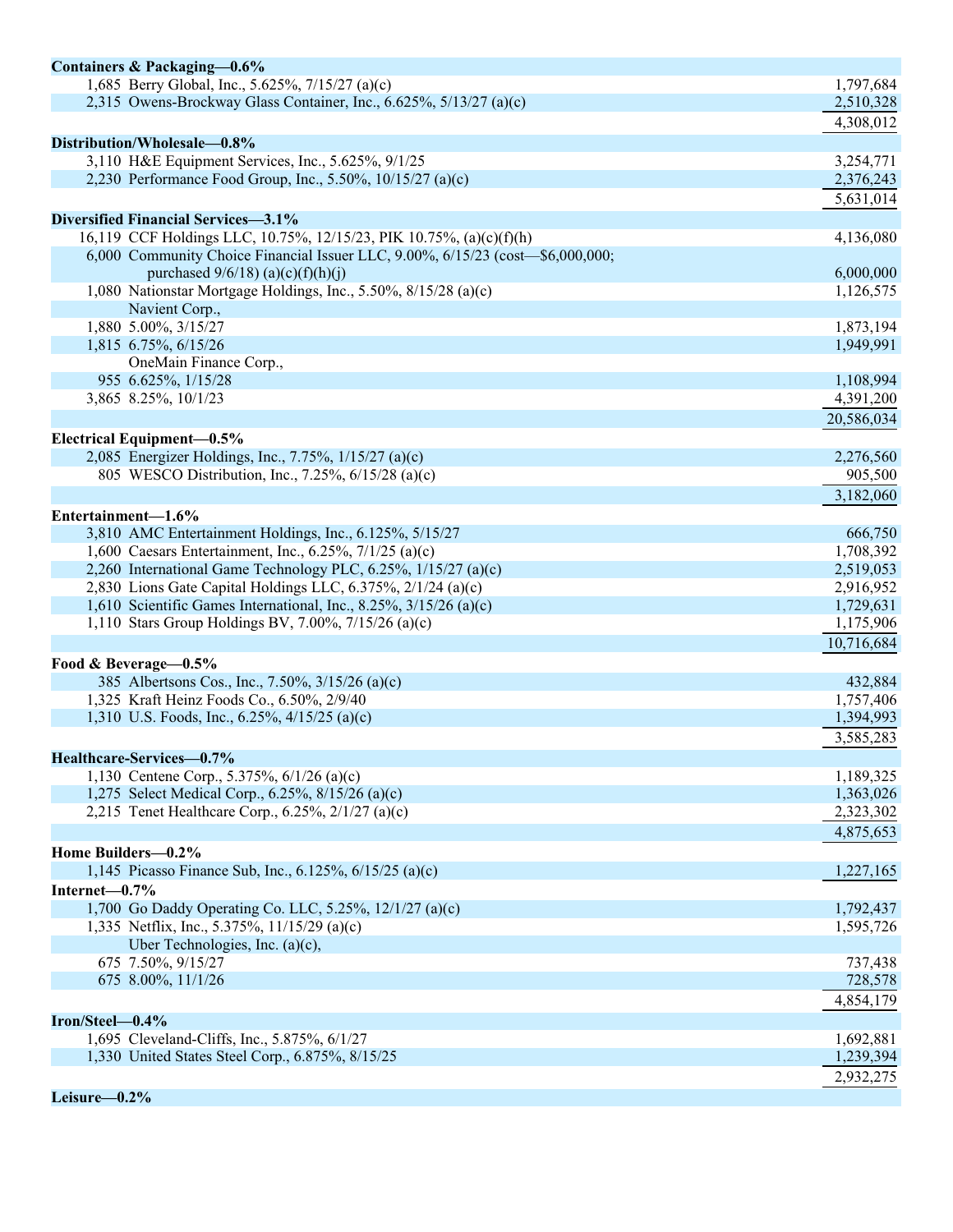| 1,125 Royal Caribbean Cruises Ltd., 11.50%, $6/1/25$ (a)(c)      | 1,323,281 |
|------------------------------------------------------------------|-----------|
| $\text{Lodging}\text{---}1.2\%$                                  |           |
| 1,050 Boyd Gaming Corp., 8.625%, 6/1/25 (a)(c)                   | 1,167,799 |
| 840 Hilton Domestic Operating Co., Inc., 4.00%, 5/1/31 (a)(c)(d) | 885,150   |
| MGM Resorts International,                                       |           |
| 1,145 4.75%, 10/15/28                                            | 1,194,378 |
| 530 6.75%, 5/1/25                                                | 570,254   |
| 1,485 Wyndham Hotels & Resorts, Inc., 5.375%, 4/15/26 (a)(c)     | 1,536,047 |
| 2,480 Wynn Las Vegas LLC, 5.50%, 3/1/25 (a)(c)                   | 2,534,250 |
|                                                                  | 7,887,878 |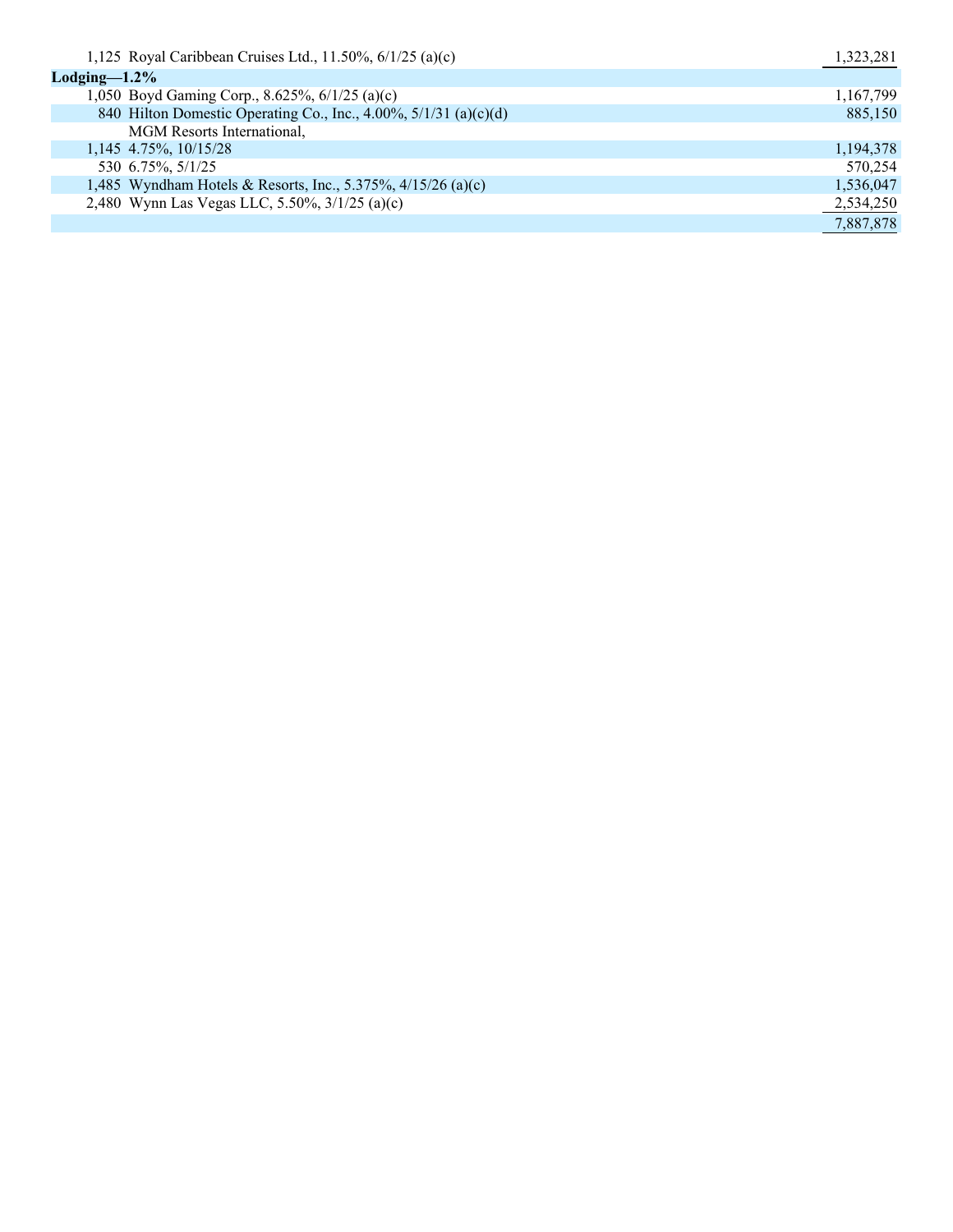| Machinery-Construction & Mining-0.4%                                                                     |            |
|----------------------------------------------------------------------------------------------------------|------------|
| 2,855 Terex Corp., 5.625%, 2/1/25 (a)(c)                                                                 | 2,935,297  |
| $Media-1.9%$                                                                                             |            |
| 1,435 CCO Holdings LLC, 4.50%, 5/1/32 (a)(c)                                                             | 1,518,445  |
| 1,050 Clear Channel Worldwide Holdings, Inc., 9.25%, 2/15/24                                             | 1,051,423  |
| 1,705 CSC Holdings LLC, 7.50%, 4/1/28 (a)(c)                                                             | 1,903,206  |
| 2,320 DISH DBS Corp., 7.375%, 7/1/28                                                                     | 2,520,100  |
| 1,145 Gray Television, Inc., 4.75%, 10/15/30 (a)(c)                                                      | 1,163,606  |
| 3,589 LiveStyle, Inc., 9.625%, 2/1/19 (cost—\$3,586,663; purchased 5/7/14-2/26/15) (a)(c)(e)(f)(h)(j)(l) | 4          |
| 1,350 Meredith Corp., 6.875%, 2/1/26                                                                     | 1,345,781  |
| 1,640 Nexstar Broadcasting, Inc., 5.625%, 7/15/27 (a)(c)                                                 | 1,751,217  |
| 1,145 Virgin Media Secured Finance PLC, 5.50%, $5/15/29$ (a)(c)                                          | 1,242,714  |
|                                                                                                          | 12,496,496 |
| Metal Fabricate/Hardware-0.4%                                                                            |            |
| 2,920 Park-Ohio Industries, Inc., 6.625%, 4/15/27                                                        | 2,970,049  |
|                                                                                                          |            |
| Mining- $1.2\%$                                                                                          |            |
| 1,100 Alcoa Nederland Holding BV, 6.75%, $9/30/24$ (a)(c)                                                | 1,139,187  |
| 1,635 Constellium SE, 6.625%, 3/1/25 (a)(c)                                                              | 1,689,732  |
| 1,750 Freeport-McMoRan, Inc., 5.25%, 9/1/29                                                              | 1,954,855  |
| 1,535 Hudbay Minerals, Inc., 7.625%, 1/15/25 (a)(c)                                                      | 1,595,441  |
| 1,342 Joseph T. Ryerson & Son, Inc., 8.50%, 8/1/28 (a)(c)                                                | 1,465,296  |
|                                                                                                          | 7,844,511  |
| Miscellaneous Manufacturing-0.3%                                                                         |            |
| 1,735 Koppers, Inc., 6.00%, $2/15/25$ (a)(c)                                                             | 1,792,472  |
| Oil, Gas & Consumable Fuels-1.9%                                                                         |            |
| 1,885 CNX Resources Corp., 7.25%, 3/14/27 (a)(c)                                                         | 1,995,781  |
| Continental Resources, Inc.,                                                                             |            |
| 705 4.375%, 1/15/28                                                                                      | 703,033    |
| 670 5.75%, $1/15/31$ (a)(c)                                                                              | 720,250    |
| 980 EQT Corp., 8.75%, 2/1/30                                                                             | 1,238,475  |
| Occidental Petroleum Corp.,                                                                              |            |
| 1,940 5.55%, 3/15/26                                                                                     | 1,939,670  |
| 805 6.625%, 9/1/30                                                                                       | 841,982    |
| 1,935 PBF Holding Co. LLC, 6.00%, 2/15/28                                                                | 1,019,503  |
| 1,055 PDC Energy, Inc., 5.75%, 5/15/26                                                                   | 1,051,703  |
| 440 Transocean, Inc., 8.00%, 2/1/27 (a)(c)                                                               | 165,000    |
| 1,750 USA Compression Partners L.P., 6.875%, 9/1/27                                                      | 1,847,668  |
| 1,025 WPX Energy, Inc., 5.75%, 6/1/26                                                                    | 1,081,631  |
|                                                                                                          | 12,604,696 |
|                                                                                                          |            |
| Paper & Forest Products-0.2%                                                                             |            |
| 1,205 Mercer International, Inc., 7.375%, 1/15/25                                                        | 1,247,928  |
| <b>Personal Products-0.2%</b>                                                                            |            |
| 1,105 Edgewell Personal Care Co., 5.50%, $6/1/28$ (a)(c)                                                 | 1,189,085  |
| Pharmaceuticals-0.9%                                                                                     |            |
| 2,000 Bausch Health Americas, Inc., 8.50%, 1/31/27 (a)(c)                                                | 2,202,830  |
| 1,640 Bausch Health Cos., Inc., 7.25%, 5/30/29 (a)(c)                                                    | 1,814,882  |
| 1,710 Horizon Therapeutics USA, Inc., 5.50%, $8/1/27$ (a)(c)                                             | 1,809,077  |
|                                                                                                          | 5,826,789  |
| Pipelines-1.4%                                                                                           |            |
| 1,660 Crestwood Midstream Partners L.P., 5.75%, 4/1/25                                                   | 1,651,700  |
| 1,280 DCP Midstream Operating L.P., 5.125%, 5/15/29                                                      | 1,358,157  |
| 1,100 EQM Midstream Partners L.P., 6.50%, 7/1/27 (a)(c)                                                  | 1,214,306  |
| 2,490 NGL Energy Partners L.P., 7.50%, 4/15/26                                                           | 1,025,569  |
| 1,120 NuStar Logistics L.P., 6.375%, 10/1/30                                                             | 1,217,300  |
| Targa Resources Partners L.P.,                                                                           |            |
| 750 6.50%, 7/15/27                                                                                       | 813,750    |
| 1,750 6.875%, 1/15/29                                                                                    | 1,964,996  |
|                                                                                                          |            |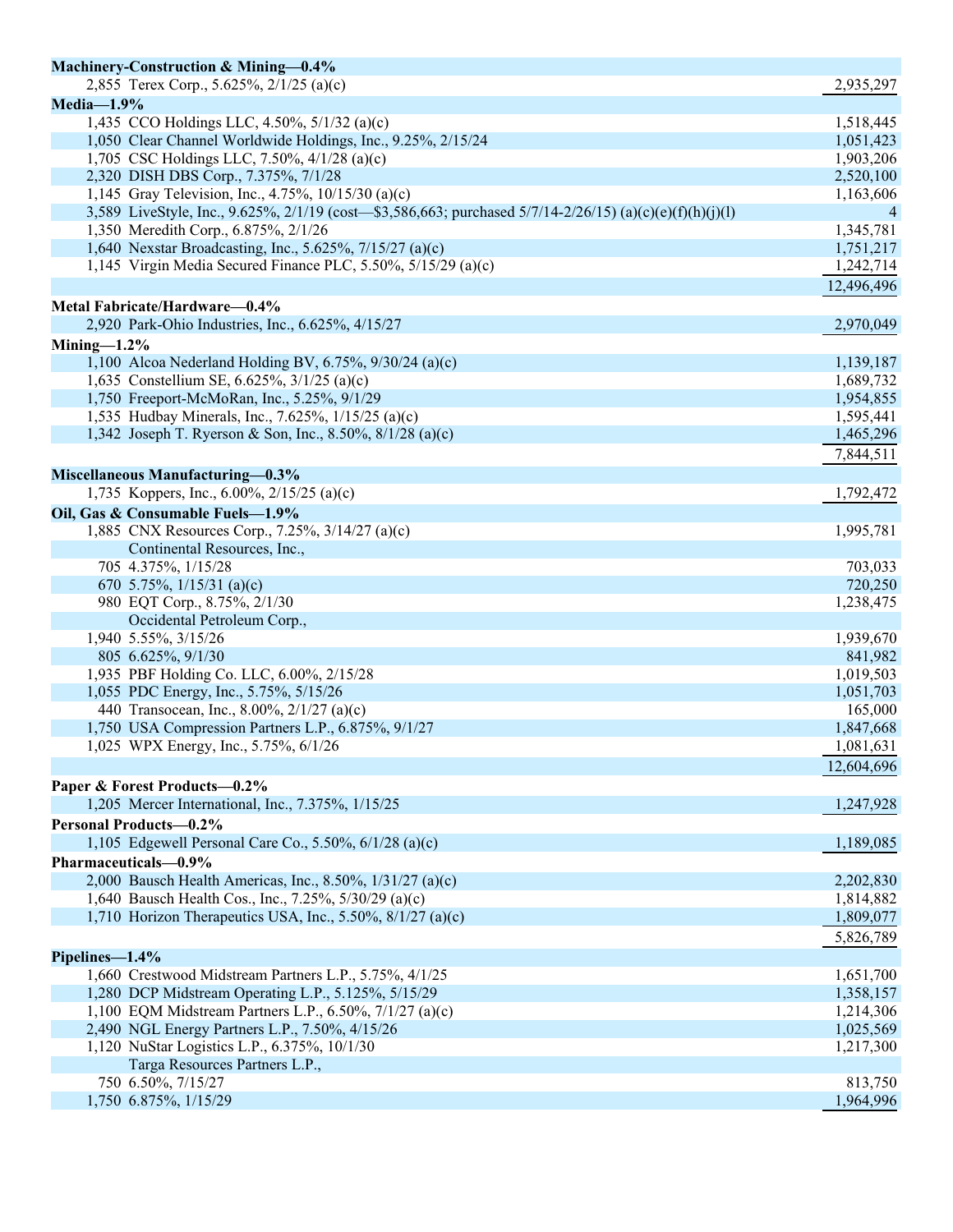|                                                        | 9,245,778 |
|--------------------------------------------------------|-----------|
| Real Estate—0.5%                                       |           |
| 3,075 Kennedy-Wilson, Inc., 5.875%, 4/1/24             | 3,121,125 |
| $Retail$ —1.0%                                         |           |
| 4,370 Conn's, Inc., 7.25%, 7/15/22                     | 4,254,260 |
| 1,505 L Brands, Inc., 6.625%, $10/1/30$ (a)(c)         | 1,656,441 |
| 1,490 Party City Holdings, Inc., 6.625%, 8/1/26 (a)(c) | 793,425   |
|                                                        | 6,704,126 |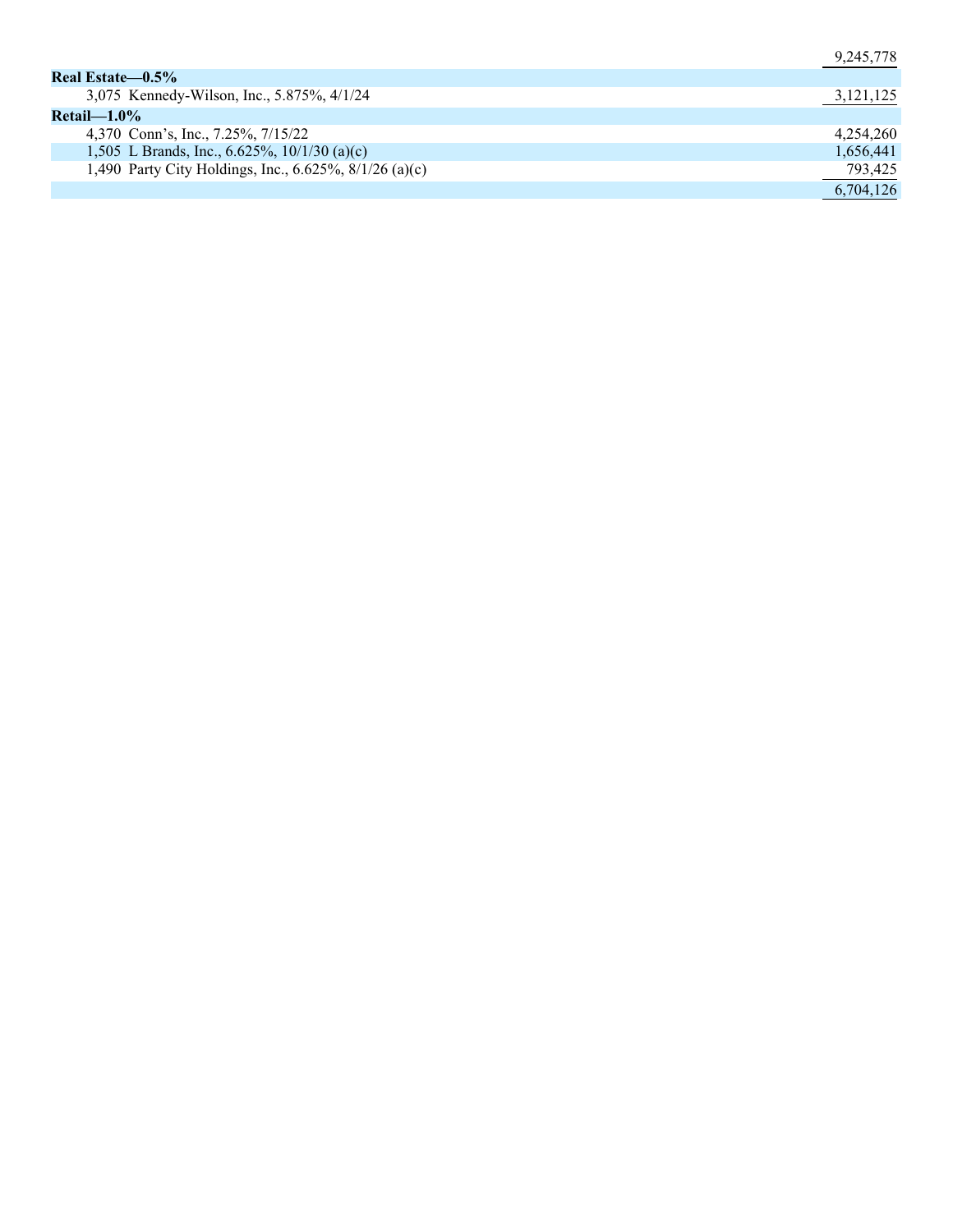| Semiconductors-0.5%<br>2,925 Amkor Technology, Inc., 6.625%, 9/15/27 (a)(c)                | 3,177,281              |
|--------------------------------------------------------------------------------------------|------------------------|
|                                                                                            |                        |
| Software $-0.4\%$<br>1,120 Rackspace Technology Global, Inc., 5.375%, $12/1/28$ (a)(c)(d)  | 1,173,435              |
| 1,770 SS&C Technologies, Inc., 5.50%, 9/30/27 (a)(c)                                       | 1,895,918              |
|                                                                                            |                        |
|                                                                                            | 3,069,353              |
| Telecommunications-3.0%                                                                    |                        |
| 1,580 Avaya, Inc., 6.125%, 9/15/28 (a)(c)                                                  | 1,670,850              |
| CenturyLink, Inc. $(a)(c)$ ,                                                               |                        |
| 1,145 4.50%, 1/15/29<br>1,225 5.125%, 12/15/26                                             | 1,170,763              |
| 1,220 Cincinnati Bell, Inc., 7.00%, 7/15/24 (a)(c)                                         | 1,275,586              |
|                                                                                            | 1,265,000              |
| 3,245 CommScope Technologies LLC, 6.00%, 6/15/25 (a)(c)<br>Hughes Satellite Systems Corp., | 3,329,532              |
| 1,130 6.625%, 8/1/26                                                                       |                        |
| 3,500 7.625%, 6/15/21                                                                      | 1,261,148<br>3,609,375 |
| 1,230 LogMeIn, Inc., 5.50%, 9/1/27 (a)(c)                                                  | 1,277,663              |
| 2,580 Sprint Communications, Inc., 11.50%, 11/15/21                                        | 2,820,262              |
| 2,100 Sprint Corp., 7.625%, 3/1/26                                                         | 2,614,500              |
|                                                                                            |                        |
|                                                                                            | 20,294,679             |
| Toys/Games/Hobbies-0.1%                                                                    |                        |
| 610 Mattel, Inc., 5.875%, 12/15/27 (a)(c)                                                  | 673,669                |
| Transportation-0.2%                                                                        |                        |
| 1,160 Fortress Transportation and Infrastructure Investors LLC, $9.75\%$ , $8/1/27$ (a)(c) | 1,319,500              |
| Total Corporate Bonds & Notes (cost-\$229,572,243)                                         | 212,407,573            |
|                                                                                            |                        |
| <b>Shares</b>                                                                              |                        |
| <b>CONVERTIBLE PREFERRED STOCK-22.6%</b>                                                   |                        |
| Auto Components-0.9%                                                                       |                        |
| 42,465 Aptiv PLC, 5.50%, 6/15/23, Ser. A                                                   | 5,937,456              |
| <b>Banks-4.7%</b>                                                                          |                        |
| 9,140 Bank of America Corp., 7.25%, Ser. L (g)                                             | 13,555,717             |
| 12,835 Wells Fargo & Co., 7.50%, Ser. L (g)                                                | 18,033,175             |
|                                                                                            | 31,588,892             |
| Chemicals-0.7%                                                                             |                        |
| 106,705 International Flavors & Fragrances, Inc., 6.00%, 9/15/21                           | 4,404,782              |
| Diversified Financial Services-1.3%                                                        |                        |
| 1,730 2020 Mandatory Exchangeable Trust, 6.50%, 5/16/23 (a)(c)                             | 2,992,900              |
| 124,400 AMG Capital Trust II, 5.15%, 10/15/37                                              | 5,978,975              |
|                                                                                            |                        |
|                                                                                            | 8,971,875              |
| Electric Utilities-3.4%                                                                    |                        |
| NextEra Energy, Inc.,                                                                      |                        |
| 81,355 4.872%, 9/1/22                                                                      | 4,603,880              |
| 65,585 5.279%, 3/1/23                                                                      | 3,198,581              |
| 93,185 6.219%, 9/1/23                                                                      | 4,559,542              |
| 22,620 PG&E Corp., 5.50%, 8/16/23                                                          | 2,809,630              |
| 40,225 Sempra Energy, 6.00%, 1/15/21, Ser. A                                               | 4,125,476              |
| 69,575 Southern Co., 6.75%, 8/1/22, Ser. 2019                                              | 3,464,139              |
|                                                                                            | 22,761,248             |
| Electronics-0.8%                                                                           |                        |
| 5,610 Fortive Corp., 5.00%, 7/1/21, Ser. A                                                 | 5,615,273              |
|                                                                                            |                        |
| <b>Environmental Services-0.6%</b>                                                         |                        |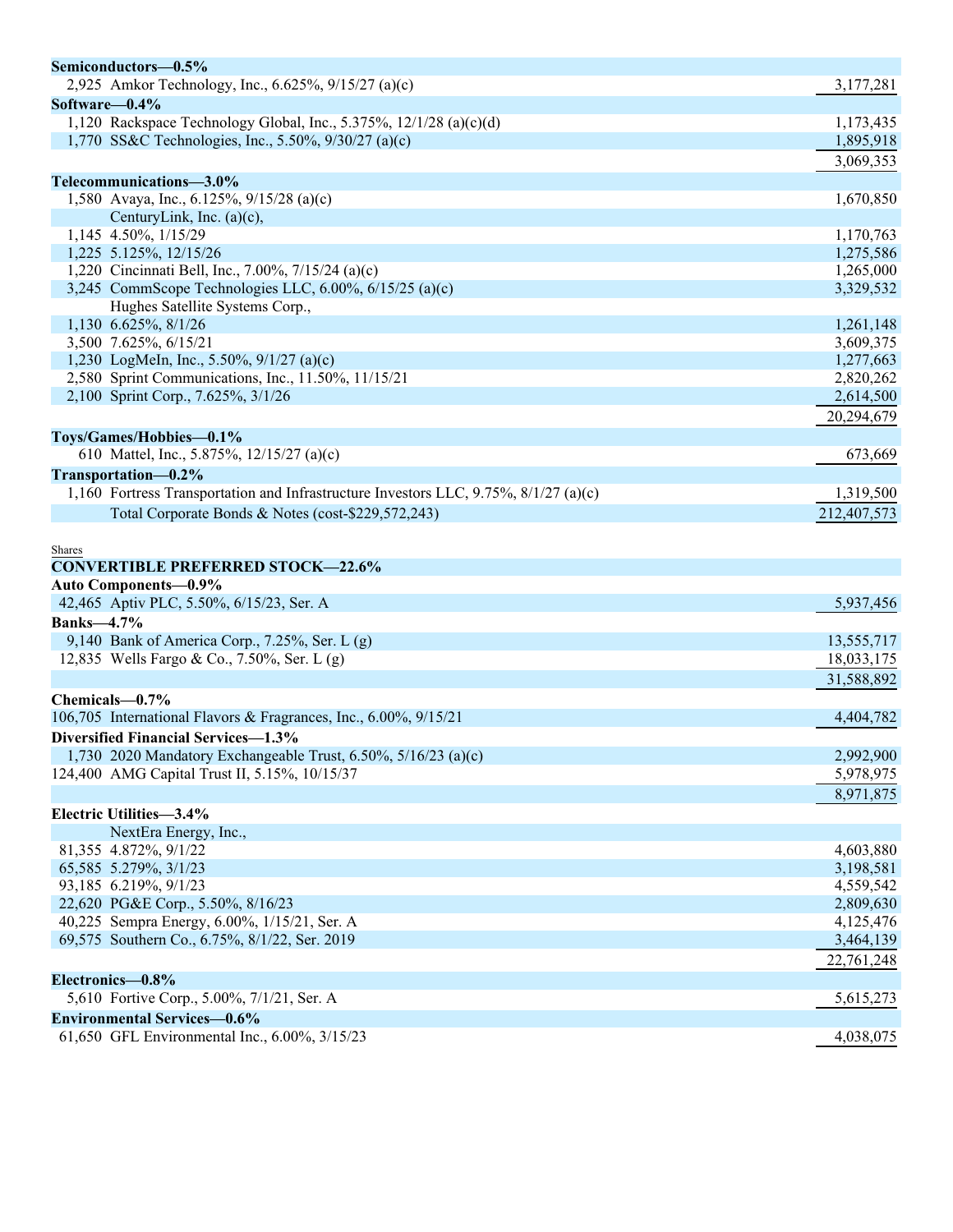| <b>Equity Real Estate Investment Trusts (REITs)-2.5%</b>                                         |             |
|--------------------------------------------------------------------------------------------------|-------------|
| 200,820 Ready Capital Corp., 7.00%, 8/15/23                                                      | 4,920,090   |
| 476,235 RLJ Lodging Trust, 1.95%, Ser. A (g)                                                     | 11,720,143  |
|                                                                                                  | 16,640,233  |
| Healthcare-Products-3.3%                                                                         |             |
| 63,980 Avantor, Inc., 6.25%, 5/15/22, Ser. A                                                     | 5,524,033   |
| 54,045 Boston Scientific Corp., 5.50%, 6/1/23, Ser. A                                            | 5,502,862   |
| Danaher Corp.,                                                                                   |             |
| 6,575 4.75%, 4/15/22, Ser. A                                                                     | 10,131,352  |
| 645 5.00%, 4/15/23, Ser. B                                                                       | 841,048     |
|                                                                                                  | 21,999,295  |
| Insurance-0.6%                                                                                   |             |
| 33,905 Assurant, Inc., 6.50%, 3/15/21, Ser. D                                                    | 4,166,925   |
| Pharmaceuticals-0.7%                                                                             |             |
| 49,410 Becton Dickinson and Co., 6.00%, 6/1/23, Ser. B                                           | 2,562,403   |
| 38,425 Elanco Animal Health, Inc., 5.00%, 2/1/23                                                 | 1,823,650   |
|                                                                                                  | 4,386,053   |
| Semiconductors-2.4%                                                                              |             |
| 12,265 Broadcom, Inc., 8.00%, 9/30/22, Ser. A                                                    | 16,321,158  |
| Telecommunications-0.7%                                                                          |             |
| 4,040 2020 Cash Mandatory Exchangeable Trust, 5.25%, 6/1/23 (a)(c)                               | 4,907,388   |
| Total Convertible Preferred Stock (cost-\$126,907,779)                                           | 151,738,653 |
|                                                                                                  |             |
| <b>PREFERRED STOCK</b> (a)(f)(h)(k)(l)-1.1%                                                      |             |
| Media- $1.1\%$                                                                                   |             |
| 3,554 LiveStyle, Inc., Ser. A                                                                    | 531,323     |
| 76,572 LiveStyle, Inc., Ser. B, (i)                                                              | 6,629,604   |
| 5,000 LiveStyle, Inc., Ser. B,                                                                   | 50          |
| Total Preferred Stock (cost-\$12,855,447)                                                        | 7,160,977   |
|                                                                                                  |             |
| Principal<br>Amount                                                                              |             |
| (000s)                                                                                           |             |
| <b>SENIOR LOANS</b> (a)(b)(d)-0.1%                                                               |             |
| Software-0.1%                                                                                    |             |
| 915 Camelot U.S. Acquisition 1 Co., 1 mo. LIBOR + 3.000%, 10/30/26, Term Loan B (cost-\$905,850) | 905,736     |
|                                                                                                  |             |
| Shares                                                                                           |             |
| <b>COMMON STOCK</b> $(f)(h)(k)$ —0.0%                                                            |             |
| Aerospace & Defense-0.0%                                                                         |             |
| 6,354 Erickson, Inc.                                                                             | 158,660     |
| <b>Banks-0.0%</b>                                                                                |             |
| 42,233 CCF Holdings LLC Class A (cost—\$0; purchased 12/18/18) (j)                               | 4           |
| 21,429 CCF Holdings LLC Class B (cost—\$0; purchased 12/12/18) (i)(j)                            |             |
|                                                                                                  | 6           |
| Media $-0.0\%$                                                                                   |             |
| 90,407 LiveStyle, Inc. $(a)(i)(l)$                                                               | 9           |
| Total Common Stock (cost-\$5,471,183)                                                            | 158,675     |
|                                                                                                  |             |
| Units                                                                                            |             |
| <b>WARRANTS</b> $(f)(h)(k)$ —0.0%                                                                |             |
| Advertising-0.0%                                                                                 |             |
| 12,009 Affinion Group Holdings, Inc., exercise price \$67.12 expires 4/1/24 (cost—\$2,371,020;   |             |
| purchased $4/10/19$ (j)                                                                          | 90,186      |
| Media-0.0%                                                                                       |             |
| 19,500 LiveStyle, Inc., Ser. C, expires 11/30/21 (a)(l)                                          | 2           |
| Total Warrants (cost-\$2,371,020)                                                                | 90,188      |
|                                                                                                  |             |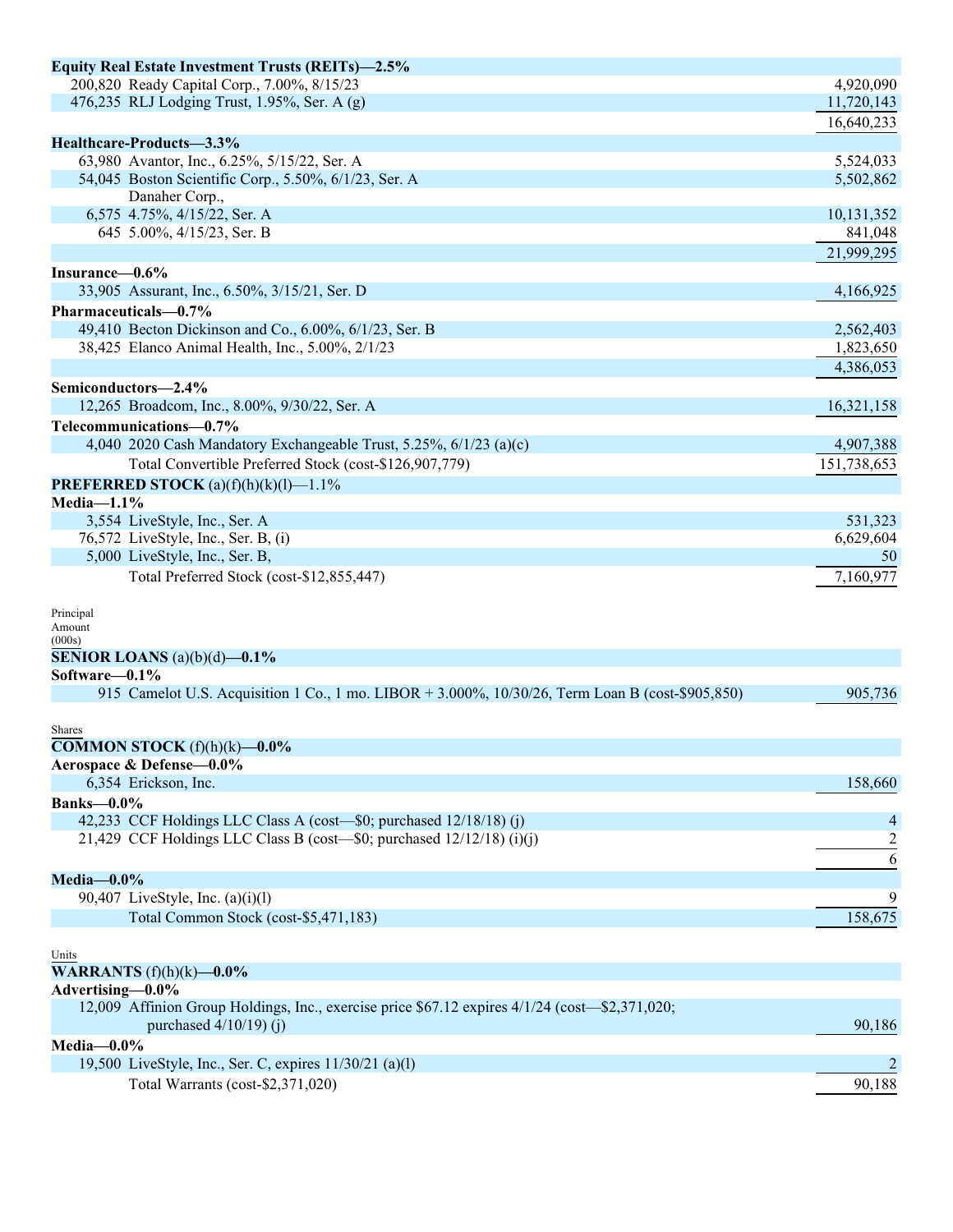| Amount                                                                                                              |                 |
|---------------------------------------------------------------------------------------------------------------------|-----------------|
| (000s)                                                                                                              |                 |
| Repurchase Agreements-2.0%                                                                                          |                 |
| \$13,318 State Street Bank and Trust Co., dated 11/30/20, 0.00%, due 12/1/20, proceeds \$13,318,000; collateralized |                 |
| by U.S. Treasury Bonds, 3.00%, due 2/15/48, valued at \$13,584,363 including accrued interest                       |                 |
| $(cost - $13,318,000)$                                                                                              | 13,318,000      |
| Total Investments (cost-\$627,658,600) (m)-100.0%                                                                   | 672, 563, 328   |
| Other assets in excess of liabilities                                                                               | 1.999.399       |
| <b>Preferred Shares</b>                                                                                             | (271, 525, 000) |
| <b>Net Assets Applicable to Common Shareholders</b>                                                                 | \$403,037,727   |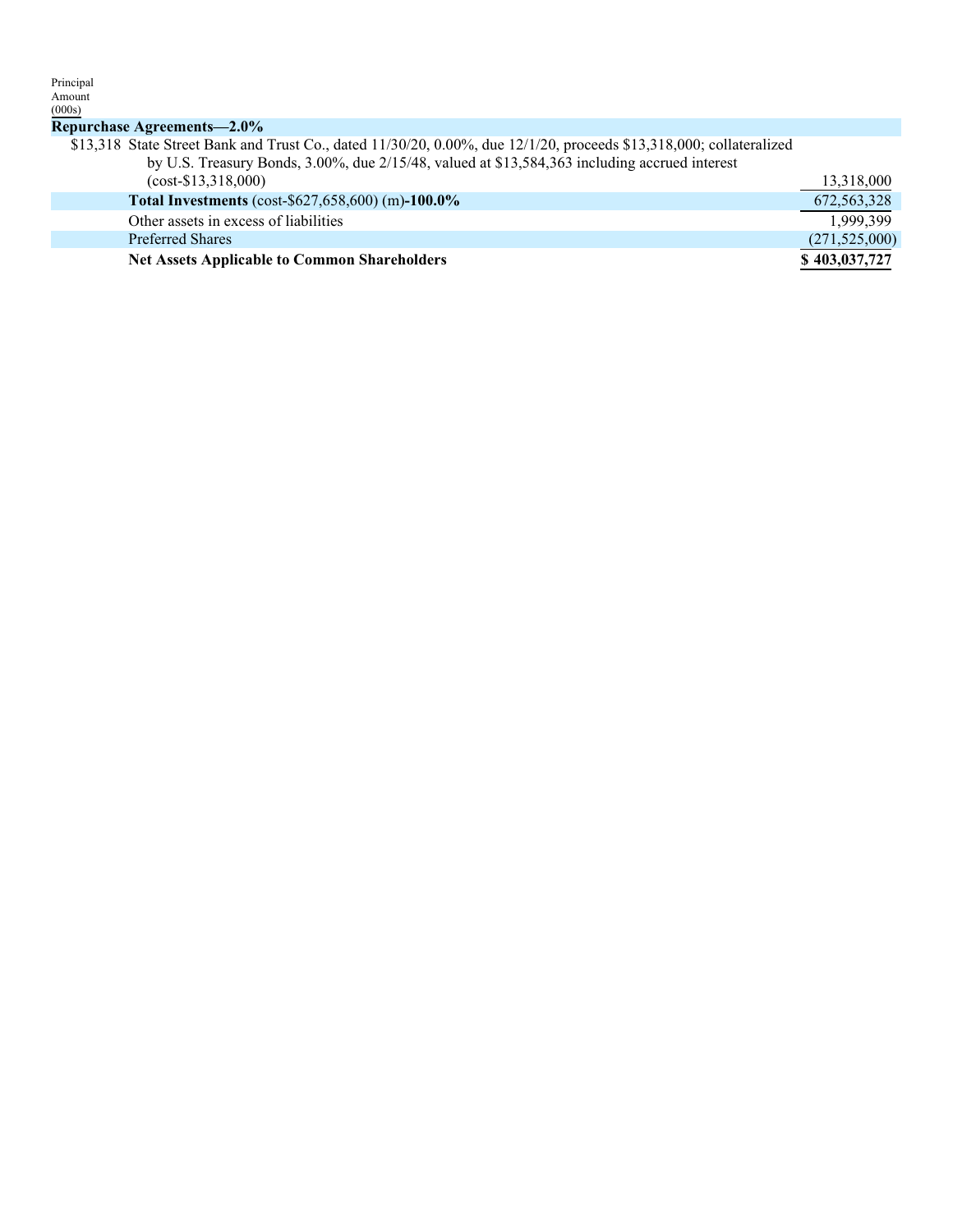## **Notes to Schedule of Investments:**

Portfolio securities and other financial instruments for which market quotations are readily available are valued at market value. Market values for various types of securities and other instruments are determined on the basis of closing prices or last sales prices on an exchange or other market, based on quotes or other market information obtained from quotation reporting systems, established market makers or independent pricing services. Investments in mutual funds are valued at the net asset value ("NAV") as reported on each business day, and under normal circumstances. The AllianzGI Convertible & Income Fund II's (the "Fund") investments are valued daily using prices supplied by an independent pricing service or broker/dealer quotations, or by using the last sale or settlement price on the exchange that is the primary market for such securities, or the mean between the last bid and ask quotations. The market value for NASDAQ Global Market and NASDAQ Capital Market securities may also be calculated using the NASDAQ Official Closing Price instead of the last reported sales price. Independent pricing services use information provided by market makers or estimates of market values obtained from yield data relating to investments or securities with similar characteristics. Securities purchased on a when-issued or delayed-delivery basis are marked to market daily until settlement at the forward settlement date.

The Board of Trustees of the Fund (the "Board") has adopted procedures for valuing portfolio securities and other financial derivative instruments in circumstances where market quotes are not readily available (including in cases where available market quotes are deemed to be unreliable), and has delegated primary responsibility for applying the valuation methods to the investment manager, Allianz Global Investors U.S. LLC (the "Investment Manager"). The Fund's Valuation Committee was established by the Board to oversee the implementation of the Fund's valuation methods and to make fair value determinations on behalf of the Board, as instructed. The Investment Manager monitors the continued appropriateness of methods applied and identifies circumstances and events that may require fair valuation. The Investment Manager determines if adjustments should be made in light of market changes, events affecting the issuer, or other factors. If the Investment Manager determines that a valuation method may no longer be appropriate, another valuation method previously approved by the Fund's Valuation Committee may be selected or the Fund's Valuation Committee will be convened to consider the matter and take any appropriate action in accordance with procedures set forth by the Board. The Board shall review and ratify the appropriateness of the valuation methods and these methods may be amended or supplemented from time to time by the Fund's Valuation Committee.

Short-term debt investments having a remaining maturity of 60 days or less are valued at amortized cost unless the Board or its Valuation Committee determines that particular circumstances dictate otherwise.

Investments initially valued in currencies other than the U.S. dollar are converted to the U.S. dollar using exchange rates obtained from pricing services. As a result, the NAV of the Fund may be affected by changes in the value of currencies in relation to the U.S. dollar. The value of securities traded in markets outside the United States or denominated in currencies other than the U.S. dollar may be affected significantly on a day that the New York Stock Exchange ("NYSE") is closed.

The prices used by the Fund to value investments may differ from the value that would be realized if the investments were sold, and these differences could be material. The Fund's NAV is normally determined as of the close of regular trading (normally, 4:00 p.m. Eastern Time) on the NYSE on each day the NYSE is open for business. In unusual circumstances, the Board or the Fund's Valuation Committee may in good faith determine the NAV as of 4:00 p.m., Eastern Time, notwithstanding an earlier, unscheduled close or halt of trading on the NYSE.

The prices of certain portfolio securities or financial instruments may be determined at a time prior to the close of regular trading on the NYSE. In considering whether fair value pricing is required and in determining fair values, the Fund may, among other things, consider significant events (which may be considered to include changes in the value of U.S. securities or securities indices) that occur after the close of the relevant market and before the time the NAV of the Fund is calculated. With respect to certain foreign securities, the Fund may fair value securities using modeling tools provided by third-party vendors, where appropriate. The Fund has retained a statistical research service to assist in determining the fair value of foreign securities. This service utilizes statistics and programs based on historical performance of markets and other economic data to assist in making fair value estimates. Fair value estimates used by the Fund for foreign securities may differ from the value realized from the sale of those securities and the difference could be material. Fair value pricing may require subjective determinations about the value of a security or other assets, and fair values used to determine the NAV of the Fund may differ from quoted or published prices, or from prices that are used by others, for the same investments. In addition, the use of fair value pricing may not always result in adjustments to the prices of securities or other assets held by the Fund.

(a) Private Placement—Restricted as to resale and may not have a readily available market. Private placement securities include Rule 144A securities. Securities with an aggregate value of \$270,128,952, representing 40.2% of total investments.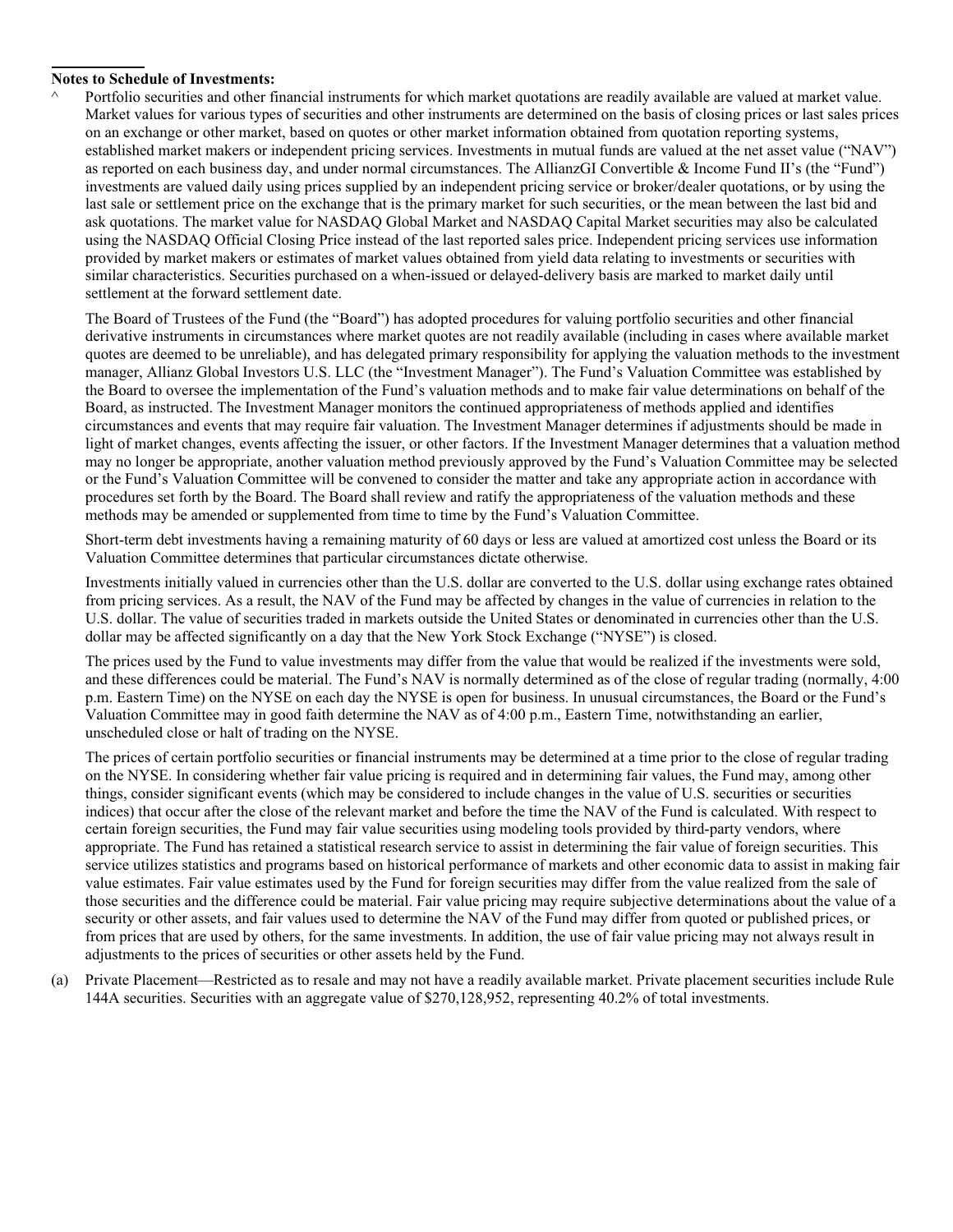- (b) These securities generally pay interest at rates which are periodically pre-determined by reference to a base lending rate plus a premium. These base lending rates are generally either the lending rate offered by one or more major European banks, such as the "LIBOR" or the prime rate offered by one or more major United States banks, or the certificate of deposit rate. These securities are generally considered to be restricted as the Fund is ordinarily contractually obligated to receive approval from the Agent bank and/or borrower prior to disposition. Remaining maturities of senior loans may be less than the stated maturities shown as a result of contractual or optional payments by the borrower. Such prepayments cannot be predicted with certainty. The interest rate disclosed reflects the rate in effect on November 30, 2020.
- (c) 144A—Exempt from registration under Rule 144A of the Securities Act of 1933. These securities may be resold in transactions exempt from registration, typically only to qualified institutional buyers. Securities with an aggregate value of \$262,062,228, representing 39.0% of total investments.
- (d) When-issued or delayed-delivery. To be settled/delivered after November 30, 2020.
- (e) In default.
- (f) Fair-Valued—Securities with an aggregate value of \$17,655,427, representing 2.6% of total investments.
- (g) Perpetual maturity. The date shown, if any, is the next call date.
- (h) Level 3 security.
- (i) Affiliated security.
- (j) Restricted. The aggregate cost of such securities is \$11,957,683. The aggregate value is \$6,090,196, representing 0.9% of total investments.
- (k) Non-income producing.
- (l) A member of the Fund's portfolio management team is a member of the board of directors of LiveStyle, Inc. The Fund's aggregate value of investments in LiveStyle, Inc. represents 1.1% of total investments.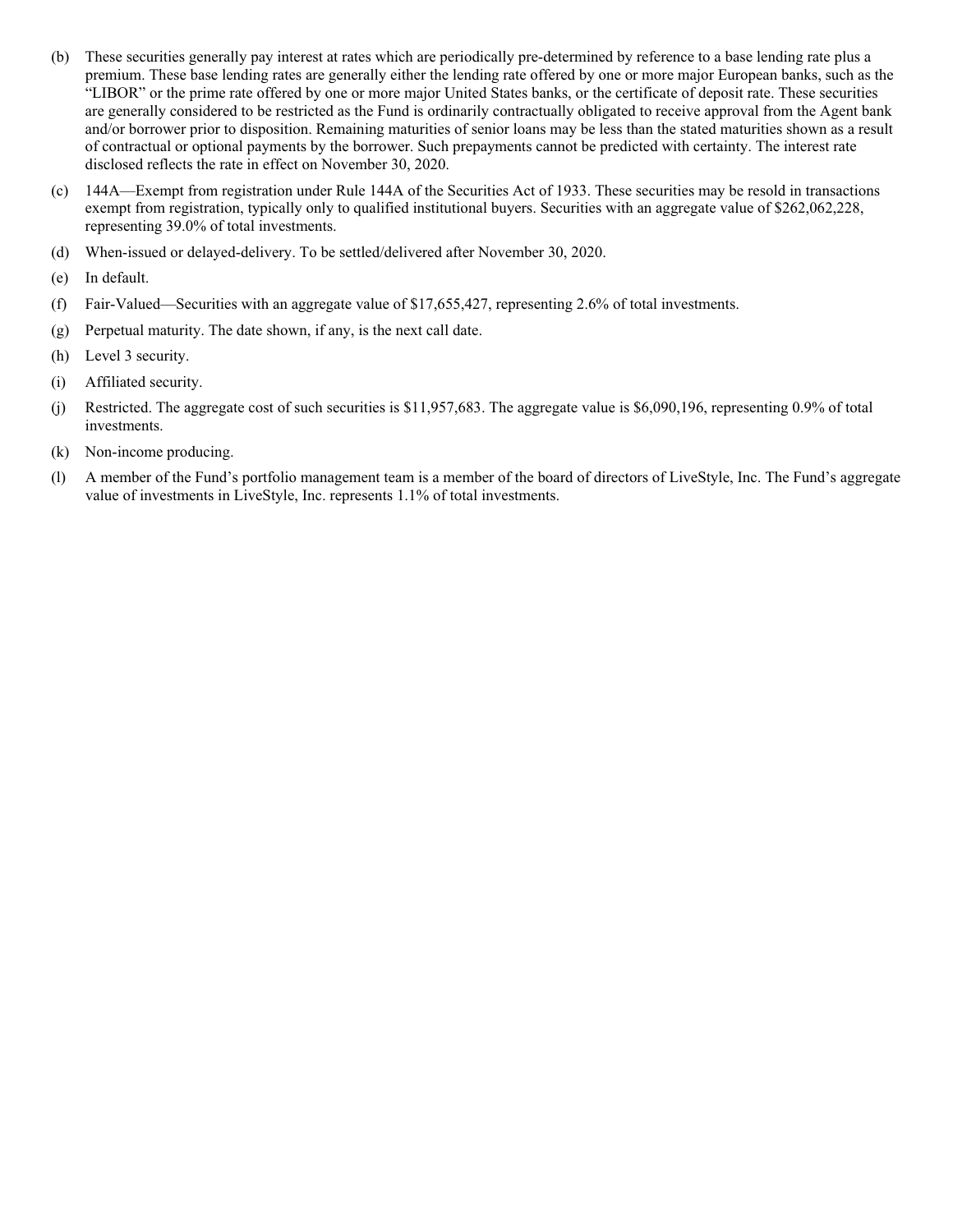(m) At November 30, 2020, the cost basis of portfolio securities for federal income tax purposes was \$630,413,290. Gross unrealized appreciation was \$97,521,863; gross unrealized depreciation was \$55,371,825; and net unrealized appreciation was \$42,150,038. The difference between book and tax cost was attributable to wash sale loss deferrals and the differing treatment of bond premium amortization.

## **Fair Value Measurements**

Fair value is defined as the price that would be received to sell an asset or paid to transfer a liability (*i.e.,* the "exit price") in an orderly transaction between market participants. The three levels of the fair value hierarchy are described below:

- Level 1 quoted prices in active markets for identical investments that the Fund has the ability to access
- Level 2 valuations based on other significant observable inputs, which may include, but are not limited to, quoted prices for similar assets or liabilities, interest rates, yield curves, volatilities, prepayment speeds, loss severities, credit risks and default rates or other market corroborated inputs
- Level 3 valuations based on significant unobservable inputs (including the Investment Manager's or the Valuation Committee's own assumptions and securities whose price was determined by using a single broker's quote)

The valuation techniques used by the Fund to measure fair value during the nine months ended November 30, 2020 were intended to maximize the use of observable inputs and to minimize the use of unobservable inputs.

An investment asset's or liability's level within the fair value hierarchy is based on the lowest level input, individually or in aggregate, that is significant to the fair value measurement. The objective of fair value measurement remains the same even when there is a significant decrease in the volume and level of activity for an asset or liability and regardless of the valuation techniques used.

The inputs or methodology used for valuing securities are not necessarily an indication of the risk associated with investing in those securities. The following are certain inputs and techniques that the Fund generally uses to evaluate how to classify each major category of assets and liabilities within Level 2 and Level 3, in accordance with accounting principles generally accepted in the United States of America.

An asset or liability for which market values cannot be measured using the methodologies described above is valued by methods deemed reasonable in good faith by the Valuation Committee, following the procedures established by the Board, to represent fair value. Under these procedures, the Fund generally uses a market-based approach which may use related or comparable assets or liabilities, recent transactions, market multiples, book values and other relevant information. Fair value determinations involve the consideration of a number of subjective factors, an analysis of applicable facts and circumstances and the exercise of judgment. As a result, it is possible that the fair value for a security determined in good faith in accordance with the Fund's valuation procedures may differ from valuations for the same security determined by other funds using their own valuation procedures. Although the Funds' valuation procedures are designed to value a security at the price the Fund may reasonably expect to receive upon the security's sale in an orderly transaction, there can be no assurance that any fair value determination thereunder would, in fact, approximate the amount that the Fund would actually realize upon the sale of the security or the price at which the security would trade if a reliable market price were readily available.

**Equity Securities (Common and Preferred Stock and Warrants)** — Equity securities traded in inactive markets are valued using inputs which include broker-dealer quotes, recently executed transactions adjusted for changes in the benchmark index, or evaluated price quotes received from independent pricing services that take into account the integrity of the market sector and issuer, the individual characteristics of the security, and information received from broker-dealers and other market sources pertaining to the issuer or security. To the extent that these inputs are observable, the values of equity securities are categorized as Level 2. To the extent that these inputs are unobservable, the values are categorized as Level 3.

**Convertible Bonds & Notes** — Convertible bonds & notes are valued by independent pricing services based on various inputs and techniques, which include broker-dealer quotations from relevant market makers and recently executed transactions in securities of the issuer or comparable issuers. The broker-dealer quotations received are supported by credit analysis of the issuer that takes into consideration credit quality assessments, daily trading activity, and the activity of the underlying equities, listed bonds and sectorspecific trends. To the extent that these inputs are observable, the values of convertible bonds & notes are categorized as Level 2. To the extent that these inputs are unobservable, the values are categorized as Level 3.

**Corporate Bonds & Notes** — Corporate bonds & notes are generally comprised of two main categories: investment grade bonds and high yield bonds. Investment grade bonds are valued by independent pricing services using various inputs and techniques, which include broker-dealer quotations, live trading levels, recently executed transactions in securities of the issuer or comparable issuers, and option adjusted spread models that include base curve and spread curve inputs. Adjustments to individual bonds can be applied to recognize trading differences compared to other bonds issued by the same issuer. High yield bonds are valued by independent pricing services based primarily on broker-dealer quotations from relevant market makers and recently executed transactions in securities of the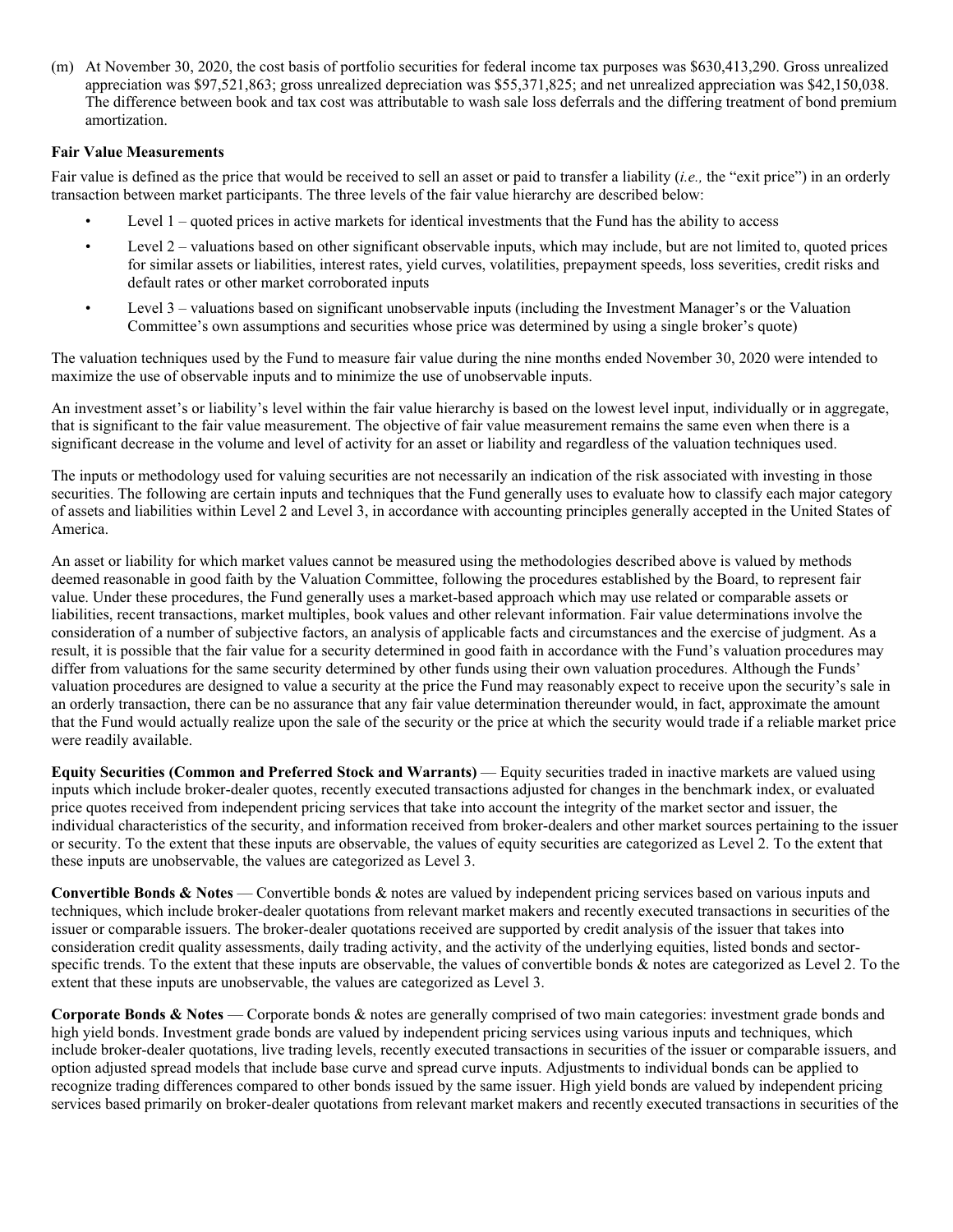issuer or comparable issuers. The broker-dealer quotations received are supported by credit analysis of the issuer that takes into consideration credit quality assessments, daily trading activity, and the activity of the underlying equities, listed bonds and sectorspecific trends. To the extent that these inputs are observable, the values of corporate bonds & notes are categorized as Level 2. To the extent that these inputs are unobservable, the values are categorized as Level 3.

**Senior Loans**—Senior Loans generally are valued by independent pricing services based on the average of quoted prices received from multiple dealers or valued relative to other benchmark securities when broker-dealer quotes are unavailable. These quoted prices are based on interest rates, yield curves, option adjusted spreads, credit spreads and/or other criteria. To the extent that these inputs are observable, the values of Senior Loans are categorized as Level 2. To the extent that these inputs are unobservable, the values are categorized as Level 3.

A summary of the inputs used at November 30, 2020 in valuing the Fund's assets and liabilities is listed below (refer to the Schedule of Investments for more detailed information on Investments in Securities):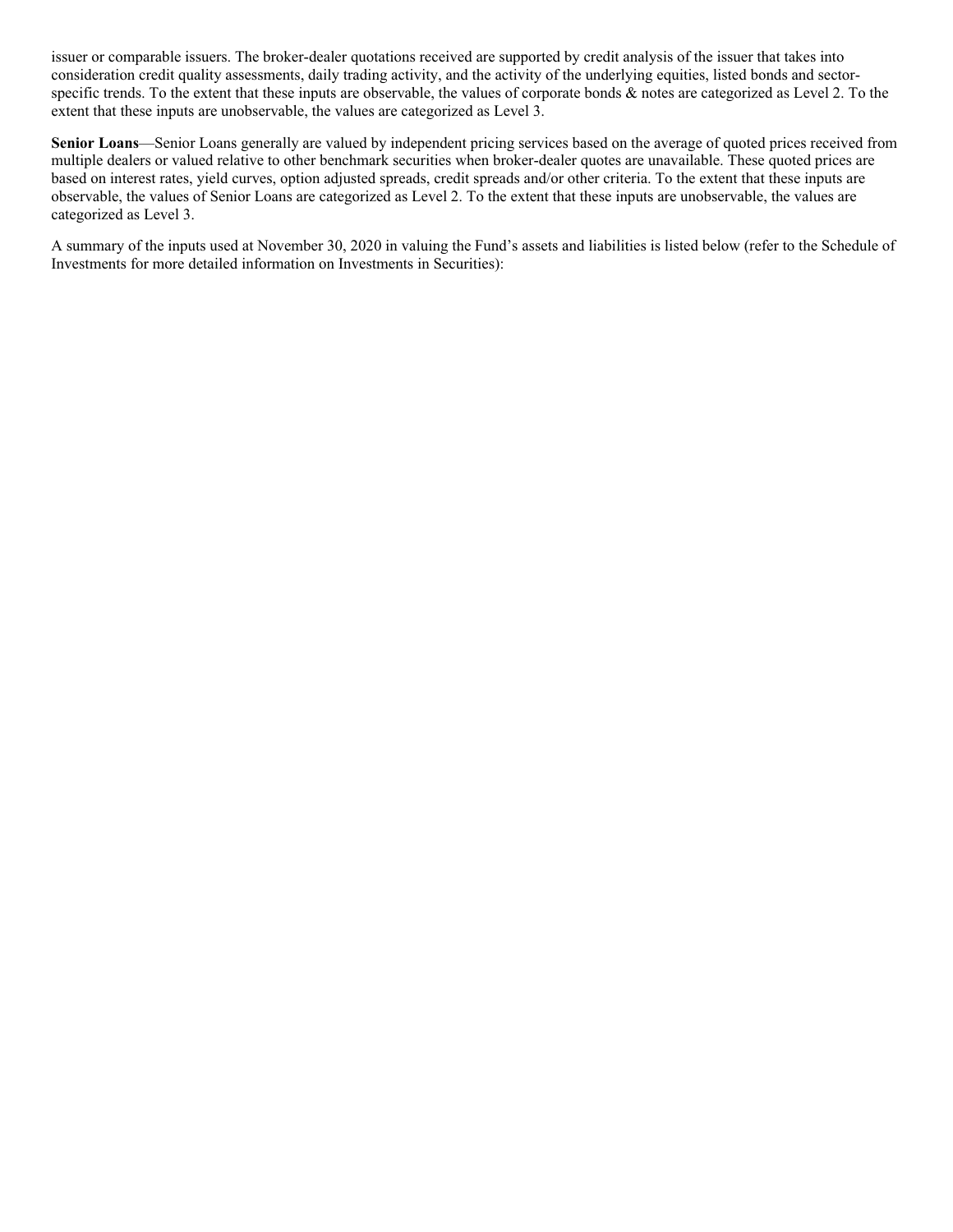|                                         | Level 1 -<br><b>Ouoted Prices</b> | Level 2 -<br>Other Significant<br>Observable<br>Inputs | Level 3 -<br>Significant<br>Unobservable<br>Inputs | Value at<br>11/30/20 |
|-----------------------------------------|-----------------------------------|--------------------------------------------------------|----------------------------------------------------|----------------------|
| <b>Investments in Securities-Assets</b> |                                   |                                                        |                                                    |                      |
| Convertible Bonds & Notes               |                                   | \$286,783,526                                          |                                                    | \$286,783,526        |
| Corporate Bonds & Notes:                |                                   |                                                        |                                                    |                      |
| <b>Commercial Services</b>              |                                   | 6,703,557                                              | 109,503<br>\$                                      | 6,813,060            |
| Diversified Financial Services          |                                   | 10,449,954                                             | 10,136,080                                         | 20,586,034           |
| Media                                   |                                   | 12,496,492                                             | 4                                                  | 12,496,496           |
| All Other                               |                                   | 172,511,983                                            |                                                    | 172,511,983          |
| Convertible Preferred Stock:            |                                   |                                                        |                                                    |                      |
| Diversified Financial Services          |                                   | 8,971,875                                              |                                                    | 8,971,875            |
| Telecommunications                      |                                   | 4,907,388                                              |                                                    | 4,907,388            |
| All Other                               | \$137,859,390                     |                                                        |                                                    | 137,859,390          |
| <b>Preferred Stock</b>                  |                                   | $\hspace{0.05cm}$                                      | 7,160,977                                          | 7,160,977            |
| Senior Loans                            |                                   | 905,736                                                |                                                    | 905,736              |
| Common Stock                            |                                   |                                                        | 158,675                                            | 158,675              |
| Warrants                                |                                   |                                                        | 90,188                                             | 90,188               |
| Repurchase Agreements                   |                                   | 13,318,000                                             |                                                    | 13,318,000           |
| <b>Totals</b>                           | \$137,859,390                     | \$517,048,511                                          | \$17,655,427                                       | \$672,563,328        |

A roll forward of fair value measurements using significant unobservable inputs (Level 3) for the nine months ended November 30, 2020, was as follows:

|                            | Beginning<br><b>Balance</b><br>2/29/20 | Purchases | Sales             | Accrued<br>Discount<br>(Premiums) | Net<br>Realized<br>Gain (Loss) | Net Change<br>in Unrealized<br>Appreciation/<br>Depreciation | Transfers<br>into<br>Level $3*$ | Transfers<br>out of<br>Level 3 | Ending<br>Balance<br>11/30/20 |
|----------------------------|----------------------------------------|-----------|-------------------|-----------------------------------|--------------------------------|--------------------------------------------------------------|---------------------------------|--------------------------------|-------------------------------|
| Investments in             |                                        |           |                   |                                   |                                |                                                              |                                 |                                |                               |
| <b>Securities-Assets</b>   |                                        |           |                   |                                   |                                |                                                              |                                 |                                |                               |
| Corporate Bonds & Notes:   |                                        |           |                   |                                   |                                |                                                              |                                 |                                |                               |
| <b>Commercial Services</b> | \$<br>$109,503$ \$                     |           | $S-$              | $\mathbb{S}$                      | $\mathcal{S}$                  | \$                                                           | \$                              |                                | \$<br>109,503                 |
| Diversified Financial      |                                        |           |                   |                                   |                                |                                                              |                                 |                                |                               |
| <b>Services</b>            | 6,461,280                              | 822,192†  | $\hspace{0.05cm}$ | 69,555                            |                                | (3,216,947)                                                  | 6,000,000                       |                                | 10,136,080                    |
| Media                      | 4                                      |           |                   |                                   |                                |                                                              |                                 |                                | 4                             |
| Preferred Stock:           |                                        |           |                   |                                   |                                |                                                              |                                 |                                |                               |
| Media                      | 8,194,082                              |           |                   |                                   |                                | (1,033,105)                                                  |                                 |                                | 7,160,977                     |
| Common Stock:              |                                        |           |                   |                                   |                                |                                                              |                                 |                                |                               |
| Aerospace & Defense        | 113,419                                |           |                   |                                   |                                | 45,241                                                       |                                 |                                | 158,660                       |
| <b>Banks</b>               | 6                                      |           |                   |                                   |                                |                                                              |                                 |                                | 6                             |
| Media                      | 9                                      |           |                   |                                   |                                |                                                              |                                 |                                | 9                             |
| Warrants:                  |                                        |           |                   |                                   |                                |                                                              |                                 |                                |                               |
| Advertising                | 15,611                                 |           |                   |                                   |                                | 74,575                                                       |                                 |                                | 90,186                        |
| Media                      | 2                                      |           |                   |                                   |                                |                                                              |                                 |                                |                               |
| <b>Totals</b>              | \$14,893,916                           | \$822,192 |                   | $$69,555$ \$                      |                                | \$(4,130,236)                                                | \$6,000,000                     | \$.                            | \$17,655,427                  |

† Payment-in-Kind

\* Transferred out of Level 2 and into Level 3 due to a third-party independent pricing vendor price being unavailable or unreliable at November 30, 2020.

The table above may include Level 3 investments that are valued by brokers or independent pricing services. The inputs for these investments are not readily available or cannot be reasonably estimated.

The following table presents additional information about valuation techniques and inputs used for investments that are measured at fair value and categorized within Level 3 at November 30, 2020:

|                                     | <b>Ending Balance</b><br>at $11/30/20$ | Valuation<br>Technique Used | Unobservable<br>Inputs | Input Values (Ranges) |
|-------------------------------------|----------------------------------------|-----------------------------|------------------------|-----------------------|
| Investments in<br>Securities—Assets |                                        |                             |                        |                       |
| Corporate Bonds & Notes:            |                                        |                             |                        |                       |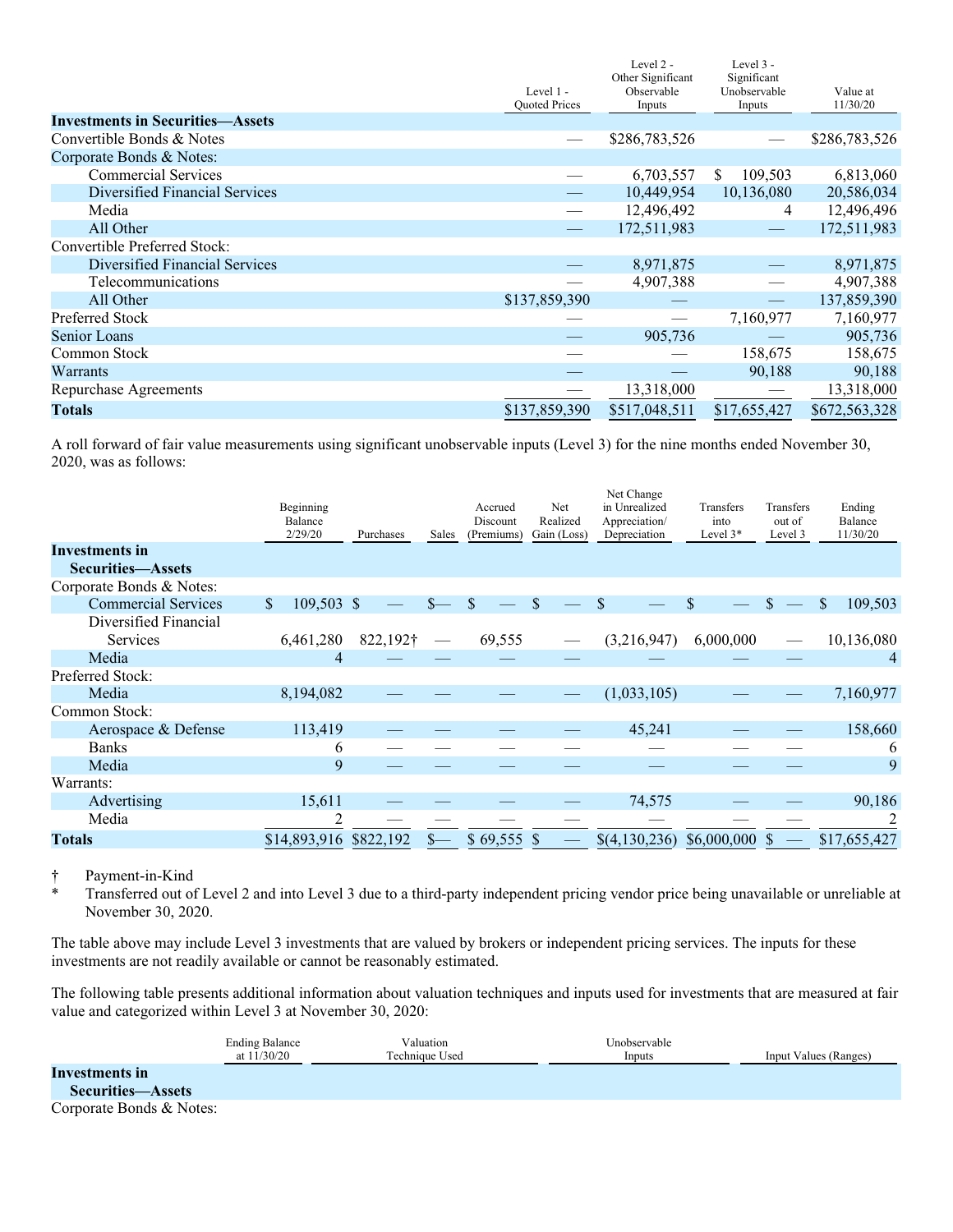| Diversified Financial<br><b>Services</b> |              | \$4,136,080 | Market and Company Comparables | <b>EV</b> Multiples         | $0.99x (0.57x - 1.79x)$<br>$3x(0.85x - 4.20x)$ |
|------------------------------------------|--------------|-------------|--------------------------------|-----------------------------|------------------------------------------------|
|                                          |              |             |                                | <b>Illiquidity Discount</b> | $0.62x(0.38x - 0.90x)$<br>20%                  |
| <b>Preferred Stock:</b>                  |              |             |                                |                             |                                                |
| Media                                    | \$           | 531,323     | Market and Company Comparables | EV Multiples                | $0.91x(0.37x - 2.25x)$                         |
|                                          |              |             |                                | <b>Illiquidity Discount</b> | $(1\% - 25\%)$                                 |
|                                          |              | 6,629,604   | Market and Company Comparables | <b>EV</b> Multiples         | $0.91x(0.37x - 2.25x)$                         |
|                                          |              |             |                                | <b>Illiquidity Discount</b> | 25%                                            |
| Common Stock:                            |              |             |                                |                             |                                                |
| Aerospace & Defense                      | S.           | 158,660     | Market and Company Comparables | <b>EV</b> Multiples         | $0.99x(0.62x - 1.95x)$                         |
|                                          |              |             |                                |                             | $9.09x (-21.66x - 29.38x)$                     |
|                                          |              |             |                                |                             | $0.91x (0.50x - 1.66x)$                        |
|                                          |              |             |                                | M&A Transaction Multiples   | $0.92x(0.43x - 1.96x)$                         |
|                                          |              |             |                                | <b>Illiquidity Discount</b> | 40%                                            |
| Warrants:                                |              |             |                                |                             |                                                |
| Advertising                              | $\mathbb{S}$ | 90.186      | Market and Company Comparables | EV Multiples                | $2.17x(1.23x - 7.67x)$                         |
|                                          |              |             |                                |                             | $9.98x(5.99x - 22.60x)$                        |
|                                          |              |             | <b>Black-Scholes Model</b>     | Volatility                  | 32.12%                                         |
|                                          |              |             |                                | <b>Implied Price</b>        | \$51.88                                        |

The table above does not include Level 3 investments that are valued by brokers or independent pricing services

The net change in unrealized appreciation/depreciation of Level 3 investments held at November 30, 2020 was \$(4,137,737).